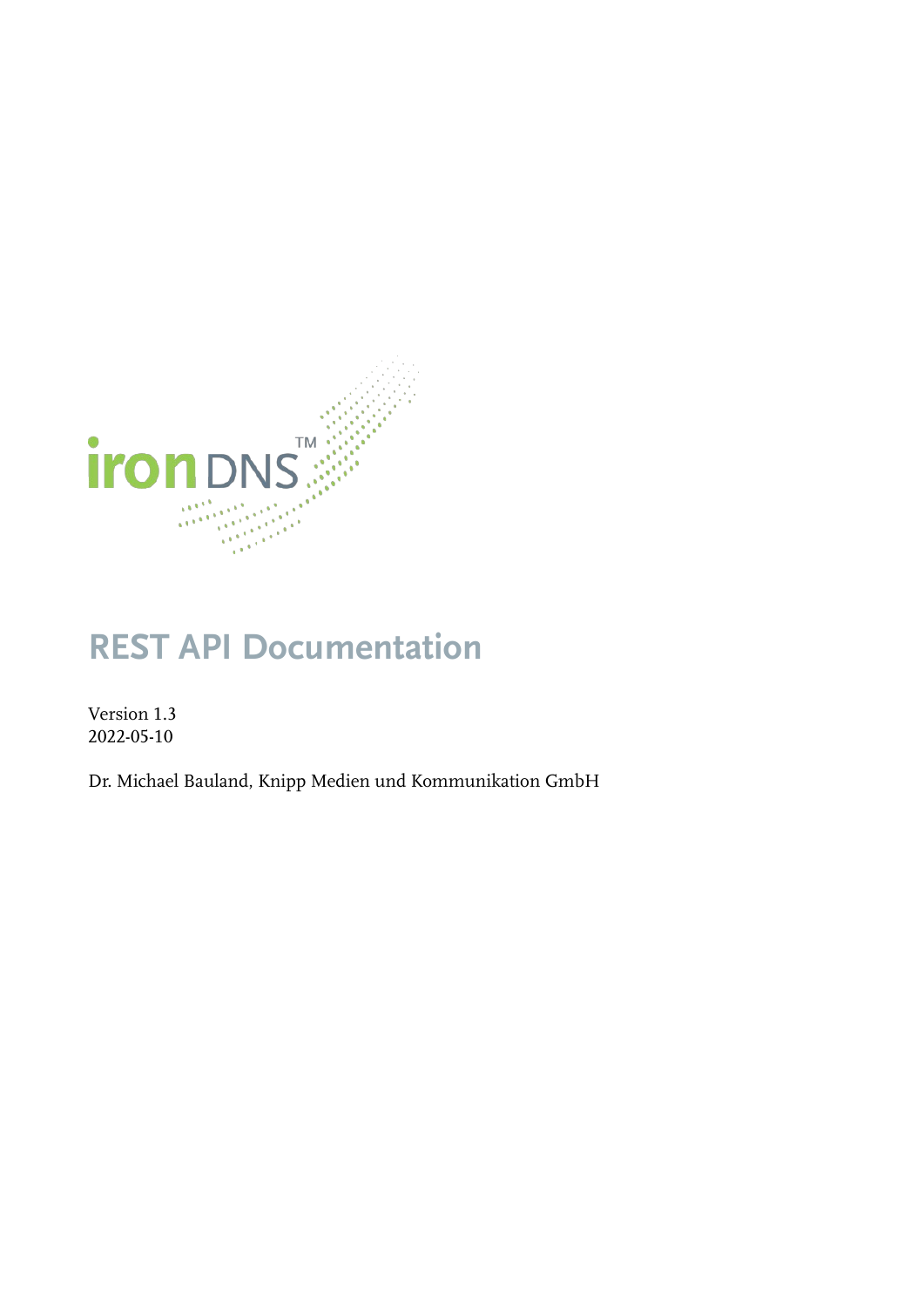

# **Table of Contents**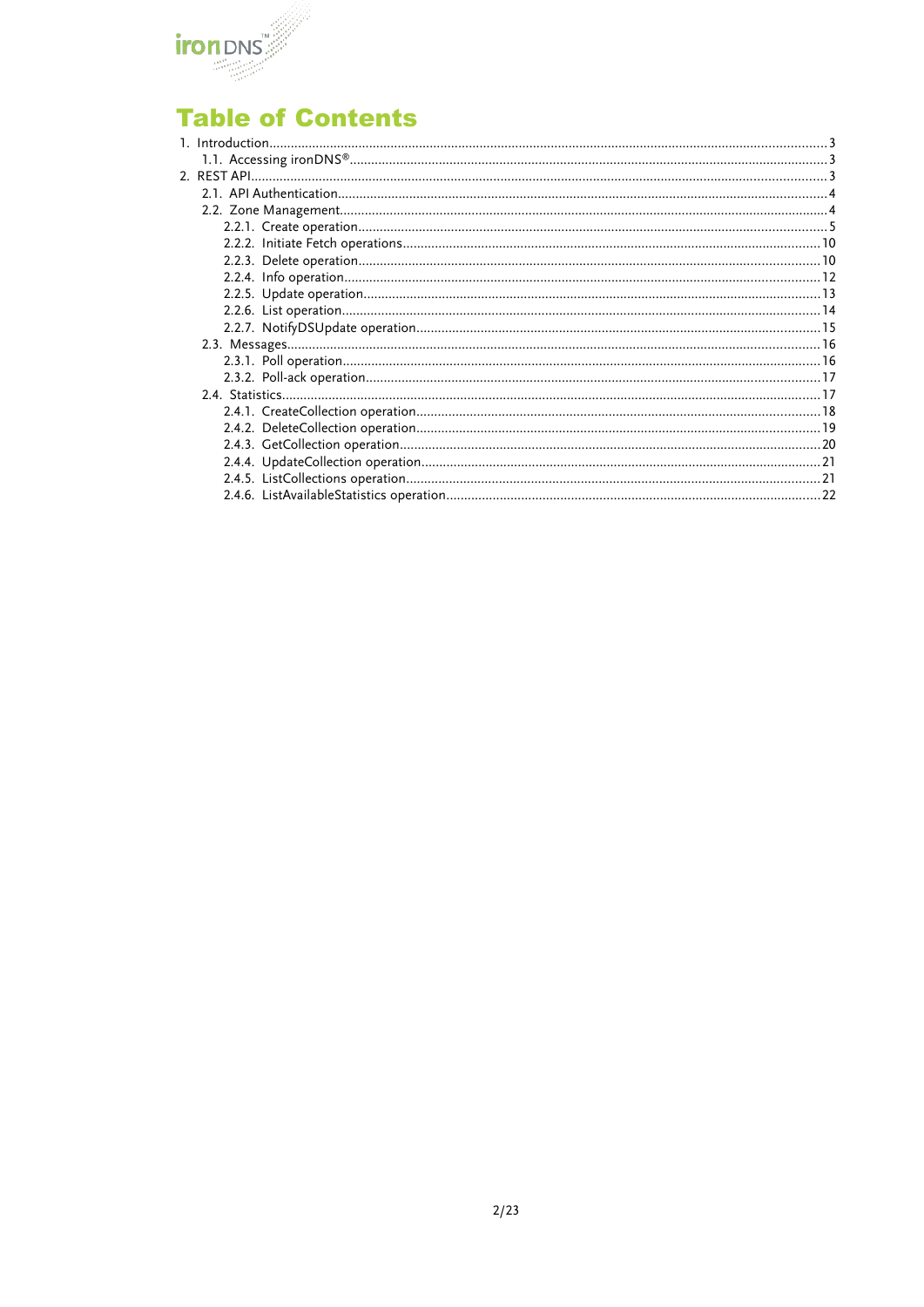

### 1. **Introduction**

The Internet's rising importance for enterprise-critical applications is posing rapidly increasing challenges to the operation of name servers for Internet addresses (domain names). In many cases, the evolved technical architectures have been insufficient for quite some time. But this is often recognized too late, namely when, e.g., DDoS attacks cause outages to Internet addresses.

Enterprises and domain registrars are often lacking the ability to deal with this issue properly. Moreover, it is advisable for them to focus on their core business and leave the operation of their DNS infrastructure to experts.

This gap can be addressed using the services provided by ironDNS®. It can supplement the customer's name server infrastructure, or even replace it completely.

The technology behind ironDNS® was developed from scratch by Knipp developers. The ironDNS<sup>®</sup> service represents the first global solution involving the ironDNS<sup>®</sup> engine. It has been deployed for several customers requiring mission-critical Internet infrastructure.

# 1.1. **Accessing ironDNS®**

There are three different ways to access and make use of the ironDNS $\degree$  services:

- web Control Panel (<https://manager.irondns.net/>)
- SOAP API (see<http://www.irondns.net/technology/provisioning/soap.faces>)
- REST API (this documentation)

# **REST API**

As summarized in the Introduction, the purpose of the system is to support the customer in creating, maintaining, and publishing DNS zones. Basically, there are two different ways for the customer to transfer his zone data to the ironDNS® zone manager:

- The zone data, i.e., its resource records, is submitted **literally** (either as a complete replacement of previous data, or as a so-called delta that describes removals and additions with regard to a specific previous version of a zone.
- The zone is set up with a primary **stealth name server** that feeds the zone data to the ironDNS® zone manager.

Subsequent sections of this document describe the API requests necessary to manage the customer's zones in both cases. In order to achieve a high degree of platform and programming language independence, the ironDNS® API is exposed as a **RESTful web service**, which offers a couple of simple operations for zone data provisioning. For each operation, a well-defined request is sent to the REST API's HTTPS endpoint (as an JSON document),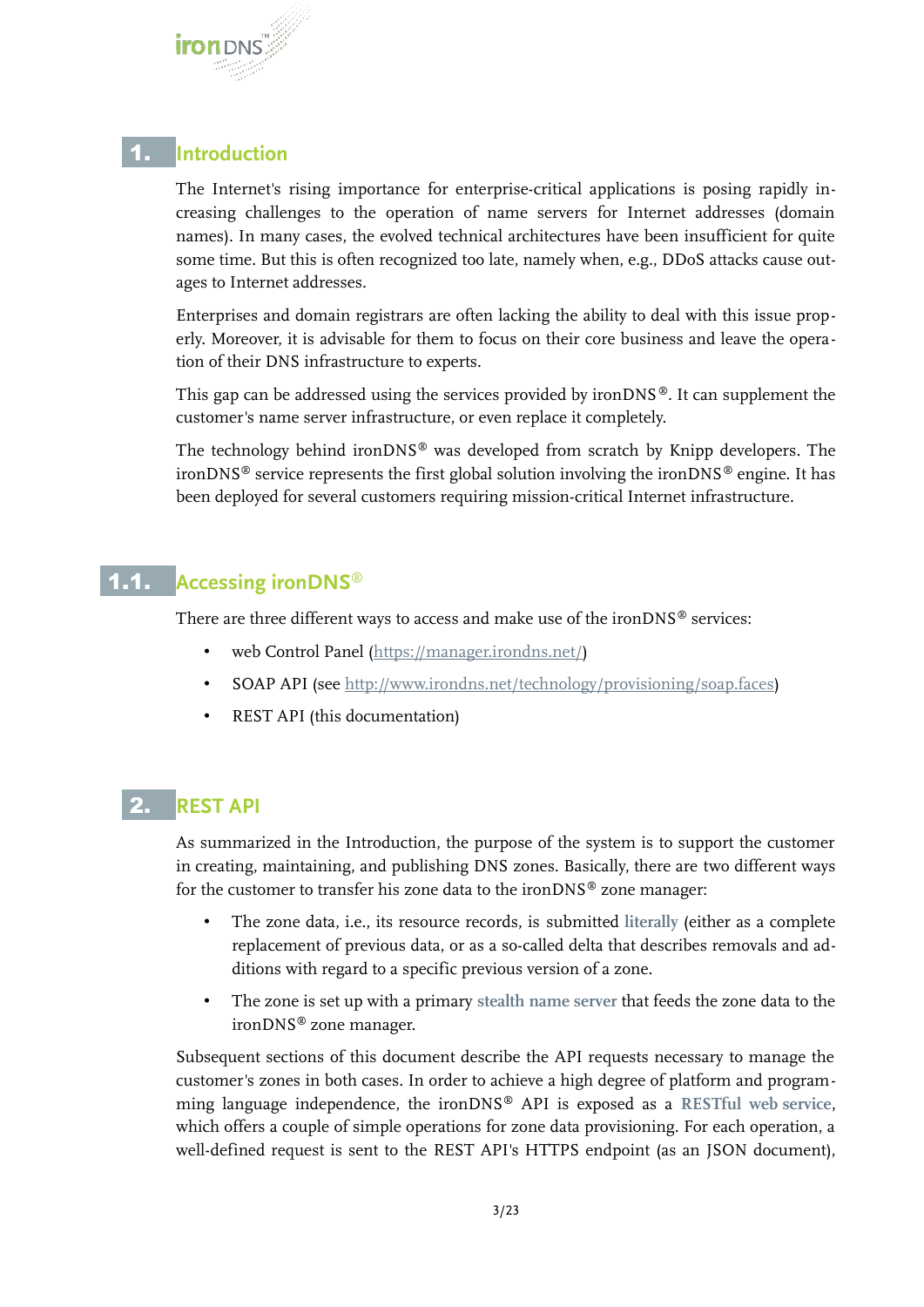

and a response (also in JSON) is returned to the client. All API endpoints and further information (like IP addresses of the fetchers) are published on the Control Panel at [https://manager.irondns.net/api.faces.](https://manager.irondns.net/api.faces)

All REST requests have to be send as an HTTP POST request using the header content-type application/json. For each operation the relative context path will be given. For example, if the REST API endpoint is https://manager.irondns.net/rest, and the relative context path for zone create is zone/create, then the full URL to be used to create zones is [https://manager.irondns.net/rest/zone/create.](https://manager.irondns.net/rest/zone/create)

### **API Authentication**

Each user of the ironDNS® REST API receives a set of credentials, consisting of a user name and a password (the same credentials can also be used for the Control Panel or the SAOP API), which have to be provided for each request sent to the REST interface (the API is stateless). Note: When a request is sent, the user name/password pair is part of the REST JSON data. Next to the actual payload a credentials JSON object has to be included. This contains a mandatory userName and a password entry, like this:

```
"credentials": {
      "userName": "myLogin",
      "password": "mySecret"
}
```
Please refer to [https://www.json.org](https://www.json.org/) for more Information about JSON syntax.

To allow administrators to act on behalf of a certain user, there are two optional JSON fields effCustomer and effCustomerSource for all operations described in this document. If a user who is not an administrator specifies these attributes, the effCustomer has to match the ID of the customer issuing the request and the effCustomerSource has to match the user's source (or left empty for the user's own source).

#### 2.2. **Zone Management**

<span id="page-3-0"></span>This section describes the heart of the ironDNS® system, namely the management of zones. For this the basic operations to create, delete, and update a zone as well as obtain the zone's data via the info operation are defined. Additionally a list operation allows to get an overview of all zones. Finally the notifyDSUpdate operation is used in the DNSSEC context to inform ironDNS® about an update of the zone's DS record within its parent zone.

As an additional security feature ironDNS® introduces the two factor authentication for zone changes. This optional feature allows customers to lock important zones as a safeguard against unintentional or unauthorized updates. To enable the feature an e-mail address together with its public PGP key has to be provided to the ironDNS ® support team (please contact [support@ironDNS.net](mailto:support@ironDNS.net) for details).

In order to use the zone locks within the REST interface the create, update, initiateFetch, delete, and notifyDSUpdate operations each have an optional otpData element in their re-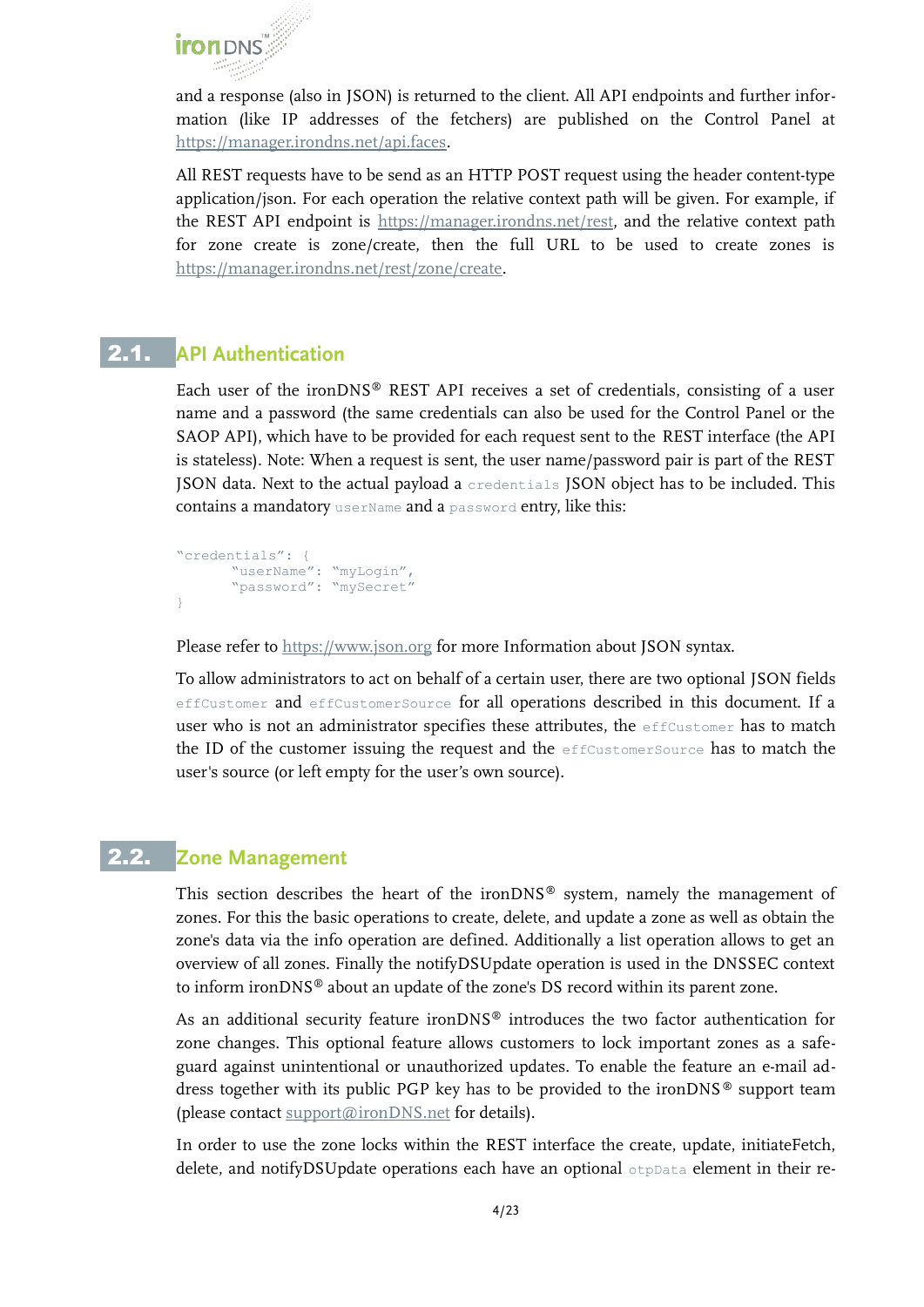quest. This element can be used to obtain a new One Time Password (OTP) for the opera tion to be executed (by setting the generateOtp sub-element to true). In which case the operation is not executed, but an OTP is generated and sent via encrypted e-mail. Optionally the clientId sub-element can be used to set an arbitrary token which will also be included in the encrypted e-mail (making it easier to connect the e-mail with the intended operation). The result of such a request contains the  $\circ$ tpGenerated attribute set to true informing the customer that the actual request has not been executed, but instead the OTP has been generated and sent in a PGP encrypted e-mail. After receiving the OTP the same operation has to be executed a second time. This time without the  $q$ enerateOtp sub-element and instead submitting the received OTP in the  $\circ$ tp sub-element. An example of the workflow can be found in the section describing the delete operation (see [2.2.3\)](#page-9-0).

# 2.2.1. **Create operation**

#### <span id="page-4-0"></span>Relative path: zone/create

This operation creates a new zone object with an arbitrary ID and a static domain name. Once the zone has been created, neither its ID nor its domain name can be changed. For every zone one of the user's available products has to be selected. By omitting the product name in the create request, the user's default product will be used (the default product can be changed in the ironDNS® Control Panel). Furthermore, the list of target name servers has to be supplied. These are the name servers on which the zone will be deployed. For the zone's content there are two choices: either the literal content or the list of source name servers is given. Optionally the customer can decide for which events he wants to receive notification poll messages, how strict the zone validation should be carried out, and which ACL template should be used for the zone. ACL (= Access Control List) templates allow full zone transfers to certain IP addresses and can be managed via the ironDNS® Control Panel. Finally the user can assign an arbitrary comment to the zone which serves solely informational purposes and may help the user administrating his zones.

Next to the ironDNS<sup>®</sup> name servers it is also possible to use one or more secondary name servers operated by the user for which some ironDNS® name servers act as primary (stealth) name servers. The setup for this scenario is very easy. The create operation takes a list of secondary name servers (IPs) as an optional argument and returns a list of primary stealth name servers. The primary stealth name servers cannot be chosen by the user but will be automatically selected. They will send notifies and allow zone transfers to the configured secondary name servers, but will not be publicly visible. This way it is possible, for example, to use the ironDNS® DNSSEC feature for easy zone signing while still operating one or more name servers in-house.

The create request contains the following allowed elements (wherein content and src are mutually exclusive and exactly one of them has to be defined):

- zoneid the optional ID of the zone, used for referencing the zone in all other requests (if omitted an ID will be generated)
- product the zone's product name; if omitted the user's default product will be used for the zone creation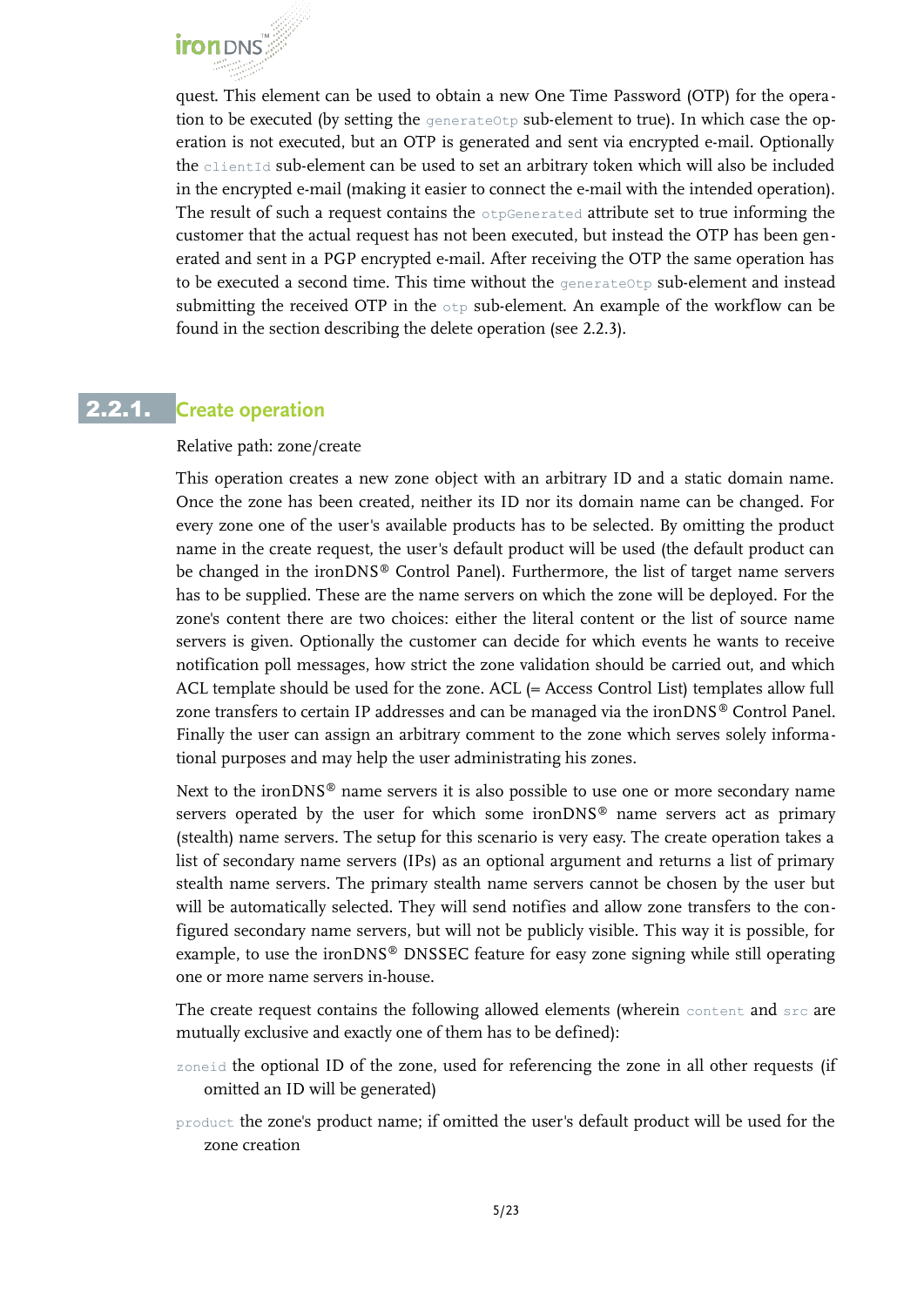

domainName the domain name the zone is created for; cannot be modified

- notifications specifying a list of notifications that should result in a poll message; possible notifications are USER DEPLOYMENT (notification about a finished user-induced zone update), SYSTEM DEPLOYMENT (notification about a finished system-induced zone update), TRANSFER FAILURE (notification about a failed zone transfer from the master server), PARENT DS\_UPDATE (notification about the requirement to update the DS record at the parent zone, i.e., in most cases the registry), and GENERAL ERROR (notification about a general error not caused by iron $DNS^{\circledast})$
- nameServers specifying a list of strings, each of which represents one of the possible destination name servers
- aclTemplate specifying one of the ACL templates to be used to define access to this zone; the available ACL templates can be managed via the ironDNS® Control Panel
- dnssec DNSSEC specific configuration; this is a boolean attribute, which defines whether ironDNS® should sign the zone and generate DS records for the parent zone; setting it to false has the same effect as omitting the dnssec element
- lockMode the mode used to lock the zone after creation; if missing the default value of NO LOCK is used which means that the zone is not locked; the other two possible values are LOCKED WITH FETCH and LOCKED NO FETCH; in both cases all further updates and the deletion of the zone have to be authorized by providing a One Time Password; the only difference is for zones having source name servers: the former lock still allows regular updates of the zone content from its source name servers, while the latter mode also prohibits those automatic updates and each zone transfer will have to be initiated and authorized using an OTP; see also the general explanation in Section [2.2](#page-3-0)
- content the literal content of the zone; this element takes the optional element version, which tags the zone content with a version token; the actual content is contained in an  $rfc$  element whose content is strongly interpreted according to the rules of RFC 1034/1035; it is possible to omit the SOA record and/or the NS records, these will then be generated automatically by the ironDNS® zone manager
- src the definition of a list of self-run Master name servers or hidden Primary/Stealth name servers; this JSON array contains one or more objects defining a single primary name server; each of those takes a mandatory ipAddresses element containing one or more objects containing the source server's IPv4 or IPv6 addresses; each address may have an an optional port element to contact the source name server on a port other than the standard 53 port; optionally each JSON object in the  $src$  element may contain a  $\le$ comment> tag for a user-defined arbitrary comment describing the server, a priority element (possible values are LOW, MEDIUM (default if omitted), and HIGH) and one tsig element describing the server's TSIG information supplied via the three elements algorithm for the TSIG key's algorithm (possible values are HMAC\_MD\_5, HMAC\_SHA\_224, HMAC\_SHA\_256, HMAC\_SHA\_384, and HMAC\_SHA\_512) and name for the TSIG key's name; the BASE64 encoded TSIG key is submitted as the tag's content
- comment an optional comment (up to 64 characters) describing the zone or its usage; this value has no impact on the zone's operation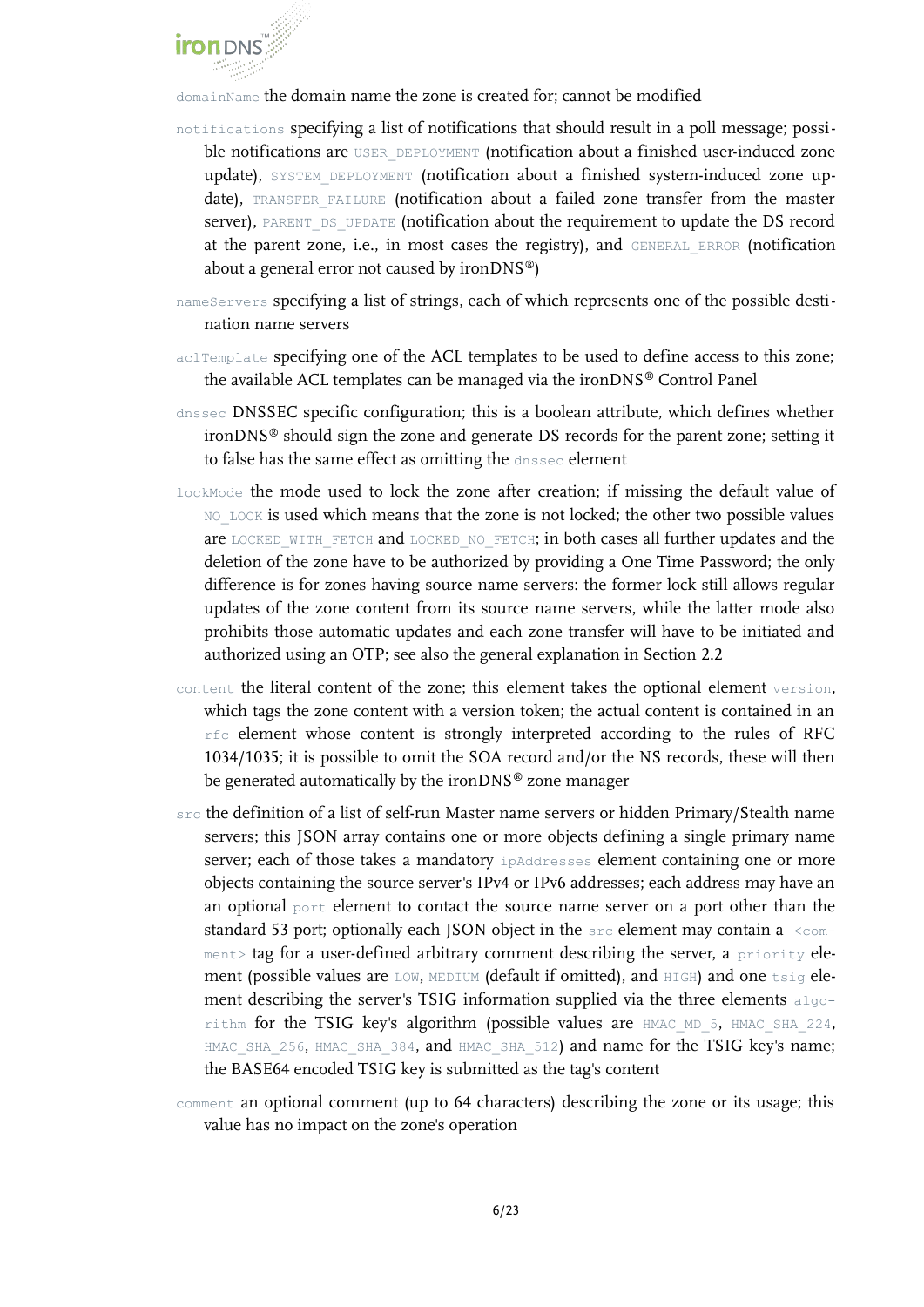

- promotionCode an optional promotion code (16 characters long separated into four groups divided by an '-' e.g. 'AfxQ-d5bN-Vzv2-vzJp') used to create a zone without being charged for a defined amount of months.
- validationMode optional element to specify one of the four validation modes (STRONG, NORMAL, SOFT, OFF); if no value is given the user's default setting is used (which can be changed via the ironDNS® Control Panel)
- secondaryServers the definition of a list of one or more self-run secondary name servers; this JSON array contains one or more objects; each of those takes one or more objects containing the source server's IPv4 or IPv6 addresses; each address may have an an optional port element to contact the secondary name server on a port other than the standard 53 port; optionally each JSON object in the src element may contain a comment element for a user-defined arbitrary comment (up to 256 characters) describing the server, a boolean  $\text{notify}$  element to define whether notifies should be sent to the name server (default is true) and one tsig element describing the server's TSIG information supplied via the three elements  $\alpha$  algorithm for the TSIG key's algorithm (possible values are HMAC\_MD\_5, HMAC\_SHA\_224, HMAC\_SHA\_256, HMAC\_SHA\_384, and HMAC\_SHA\_512) and name for the TSIG key's name; the BASE64 encoded TSIG key is submitted as the tag's content
- otpData the data used to create a locked zone and generate and enter the necessary One Time Password; see also the general explanation in Section [2.2](#page-3-0)

#### **Example (with literal content)**

Create a zone for the domain example.com with the ID testZone1 (used for referring to the zone during delete, update, and info requests). The user requests notifications whenever the zone has been deployed through user intervention. The zone shall be deployed on the two name servers ns1.irondns.net and ns2.irondns.net. Since neither a SOA nor NS records are submitted via the literal content element, those records will be generated automatically.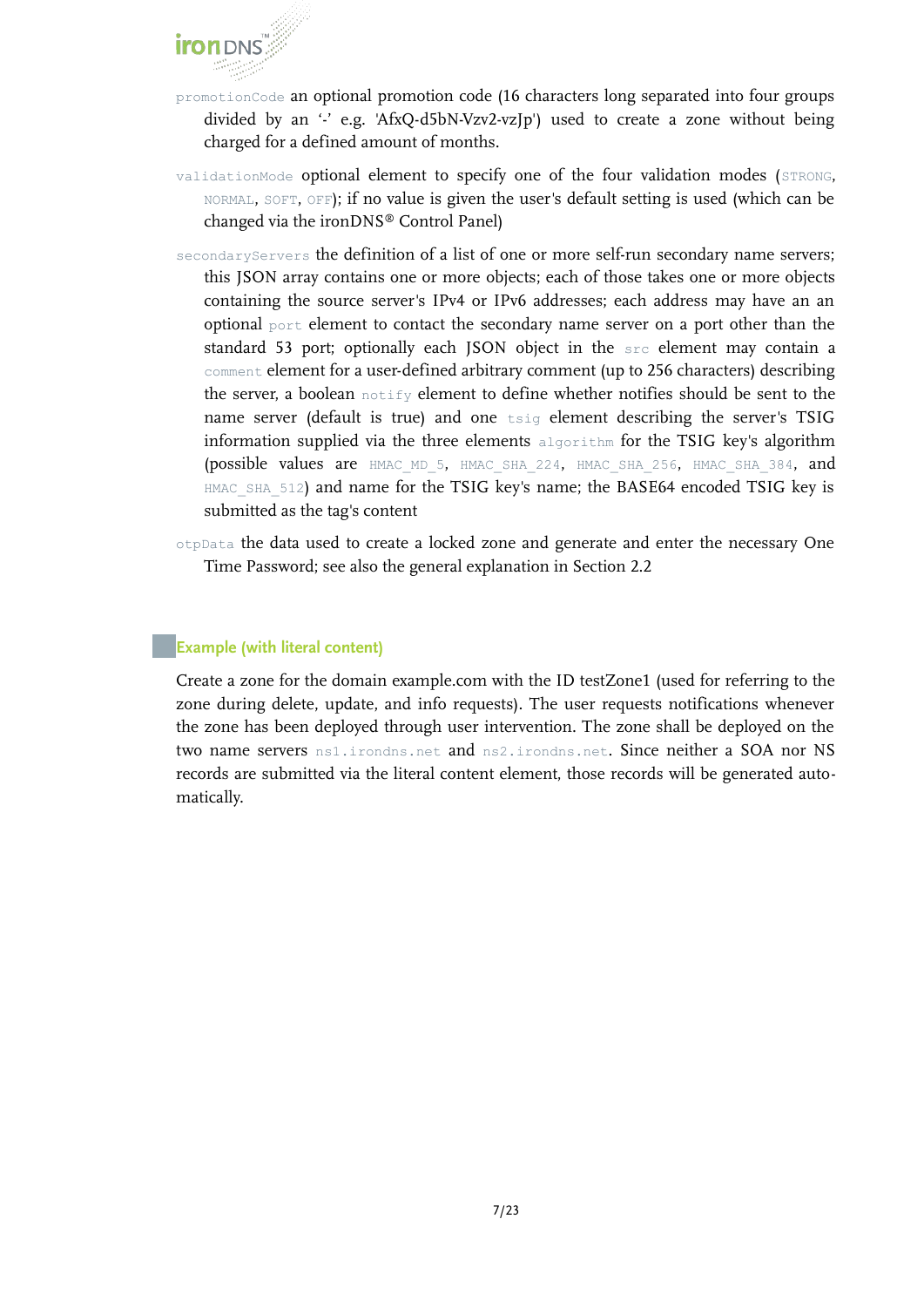#### **Request:**

```
{
   "credentials": {
     "userName": "User-Name",
     "password": "xxxxxx"
   },
   "zoneid": "testZone1",
   "product": "Basic 1",
   "domainName": "example.com",
   "notifications": ["USER_DEPLOYMENT"],
   "nameServers": ["ns1.irondns.net", "ns2.irondns.net"],
   "aclTemplate": "my test template",
   "dnssec": false,
   "lockMode": "NO_LOCK",
  "content": \{\begin{array}{c} \n\text{"cortent":} \\
\text{"rfc": "www 3600 IN A}\n\end{array}193.232.12.23\n AAAA 234:231::\nsub 900 IN A
127.0.0.123\nsub2 1800 IN A 127.0.0.124",
     "version": "myVersionID"
   },
   "comment": "My example domain.",
   "validationMode": "STRONG"
}
```
#### **Response:**

```
{
   "result": [{
      "code": "success"
     }],
   "otpGenerated": false,
   "zoneid": "testZone1"
}
```
#### **Example (with source name servers)**

Create a zone for the domain example.com with the ID  $_{testZone2}$ . The user requests notifications whenever the zone has been deployed (no matter how the deployment has been initiated), whenever a transfer failure occurred (e.g., source name server is not reachable), and in case of other not specified errors. The zone shall be deployed on the two name servers ns1.irondns.net and ns2.irondns.net and at first the name server with address 127.0.0.2 (IPv4) or ::2 (IPv6) will be queried (since the server has the default priority medium) using the given TSIG data. If this fails, the second server with low priority is queried (without TSIG validation). The second server uses the port number 1053 instead of the standard 53 port. Only if the zone cannot be transferred from both servers, an error message is generated and added to the user's poll message queue.

Additionally a secondary name server (without TSIG) with address 192.168.0.1 shall be used. The response tells what hidden primary name servers will provide the zone content for transfer and will send notifies (in this case ns1.hidden.irondns.net and ns2.hidden.irondns.net).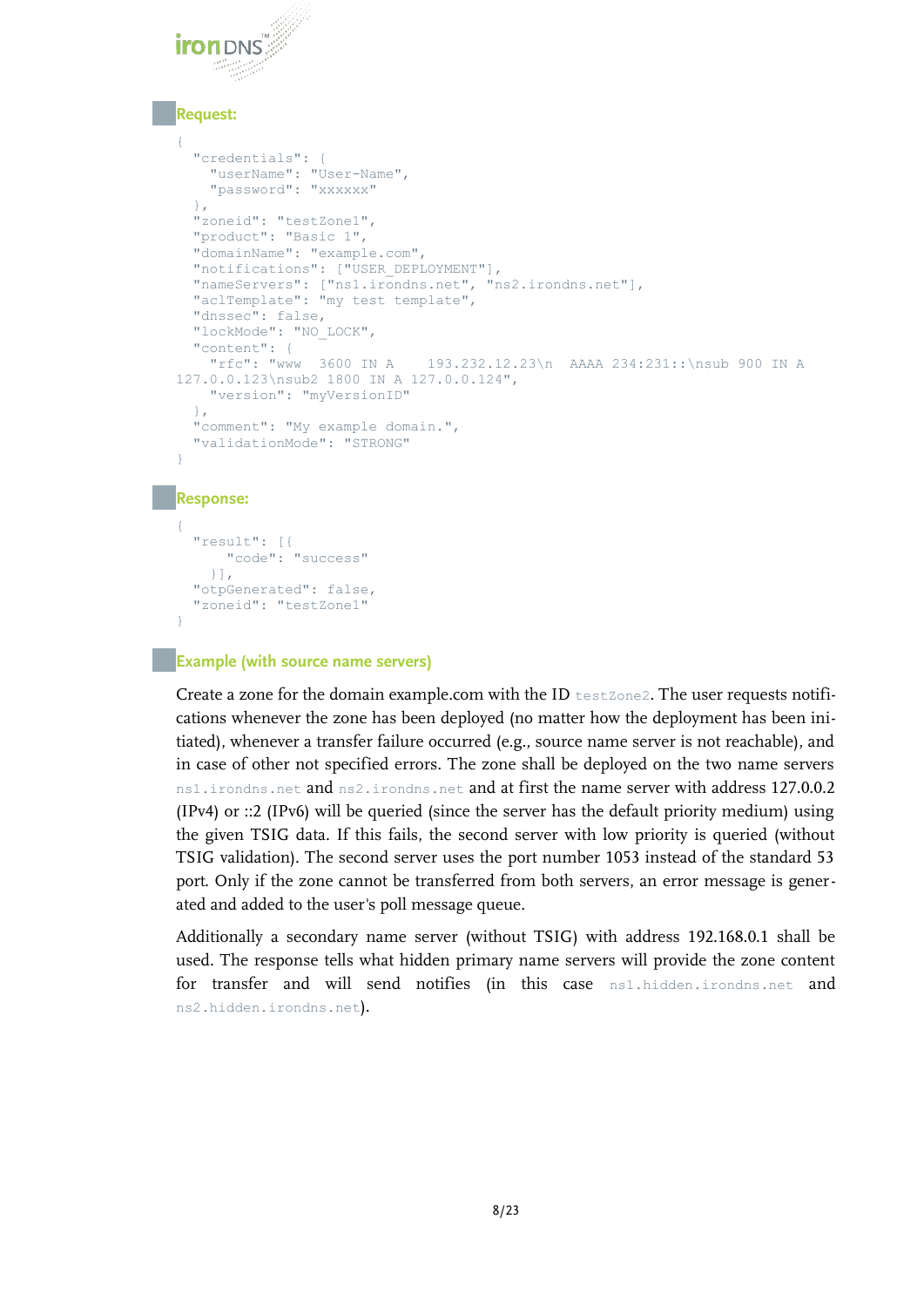

#### **Request:**

{

```
 "credentials": {
 "userName": "User-Name",
 "password": "xxxxxx"
  },
  "zoneid": "testZone2",
  "product": "Basic 1",
  "domainName": "example2.com",
  "notifications": ["TRANSFER_FAILURE",
    "USER_DEPLOYMENT",
    "SYSTEM_DEPLOYMENT",
    "GENERAL_ERROR"],
  "nameServers": ["ns1.irondns.net", "ns2.irondns.net"],
  "aclTemplate": "my test template",
  "src": [
    {
      "priority": "LOW",
      "comment": "Secondary Name Server (US)",
 "ipAddresses": [{
 "ipAddress": "127.0.0.1",
          "port": 1053
}, \qquad \}, {
 "ipAddress": "::1",
 "port": 1053
        }]
    },
    {
      "comment": "Primary Name Server (Head Quarters)",
 "ipAddresses": [{
 "ipAddress": "127.0.0.2"
}, \qquad \}, {
 "ipAddress": "::2"
        }],
      "tsig": {
        "value": "eW91IHN0aW5rIGxpa2UgbW9ua2V5IGJ1dHQ=",
       "algorithm": "HMAC_SHA_1",
        "name": "a.b.c.d"
      }
    }
  ],
  "comment": "My other example domain.",
  "validationMode": "NORMAL",
  "secondaryServers": [
    {
      "comment": "Secondary Server (CAN)",
      "ipAddresses": [{
          "ipAddress": "192.168.0.1"
        }],
      "notify": true
    }
  ]
```
#### **Response:**

}

```
{
  "result": [{
      "code": "success"
    }],
  "otpGenerated": false,
  "hiddenPrimaryServers": ["ns1.hidden.irondns.net", 
"ns2.hidden.irondns.net"],
   "zoneod": "testZone2"
}
```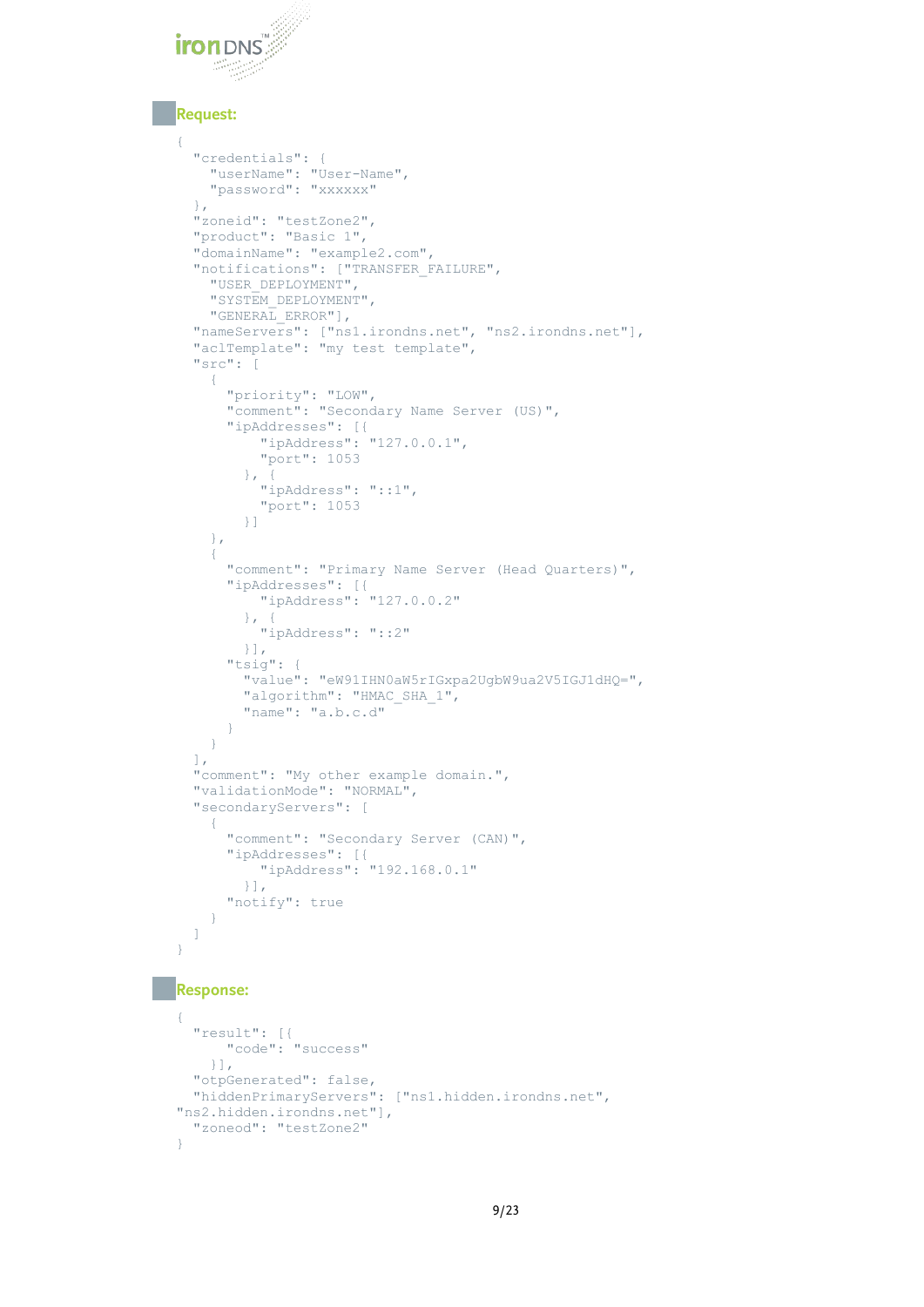# **Initiate Fetch operations**

#### Relative path: zone/fetch

This operation initiates a zone fetch operation. It can only be used for zones having source name servers. Zones with literal content will result in an error message. As a result of the successful execution of this operation the zone will immediately be scheduled for fetching, i.e., the ironDNS® Fetcher will contact the zone's source name server(s) and check if a new version is available. If so, the zone will be updated with the new version.

The request contains the mandatory element zoneid which specifies the ID of the zone object to be fetched. Further allowed elements in the request are the  $\epsilon_{\text{force}}$  flag (to determine whether a fetch should be initiated even if the serial has not changed) and is the optional otpData. It has to be used to generate and submit the One Time Password needed to fetch locked zones, see also the general explanation in Section [2.2](#page-3-0).

#### **Example**

Initiate fetching of the (unlocked) zone with ID testZone1 even if the serial has not changed.

#### **Request**

```
{
   "credentials": {
     "userName": "User-Name",
     "password": "xxxxxx"
   },
   "zoneid": "testZone1",
   "force": "true"
}
Response:
{
   "result": [{
       "code": "success"
     }],
   "otpGenerated": false
}
```
#### 2.2.3. **Delete operation**

<span id="page-9-0"></span>Relative path: zone/delete

This operation deletes a zone object.

The request contains the mandatory element zoneid which specifies the ID of the zone object to be deleted. The only further allowed element in the request is the optional otpData. It has to be used to generate and submit the One Time Password needed to delete locked zones, see also the general explanation in Section [2.2.](#page-3-0)

#### **Example (delete a non-locked zone)**

Delete the zone with the ID testZone1.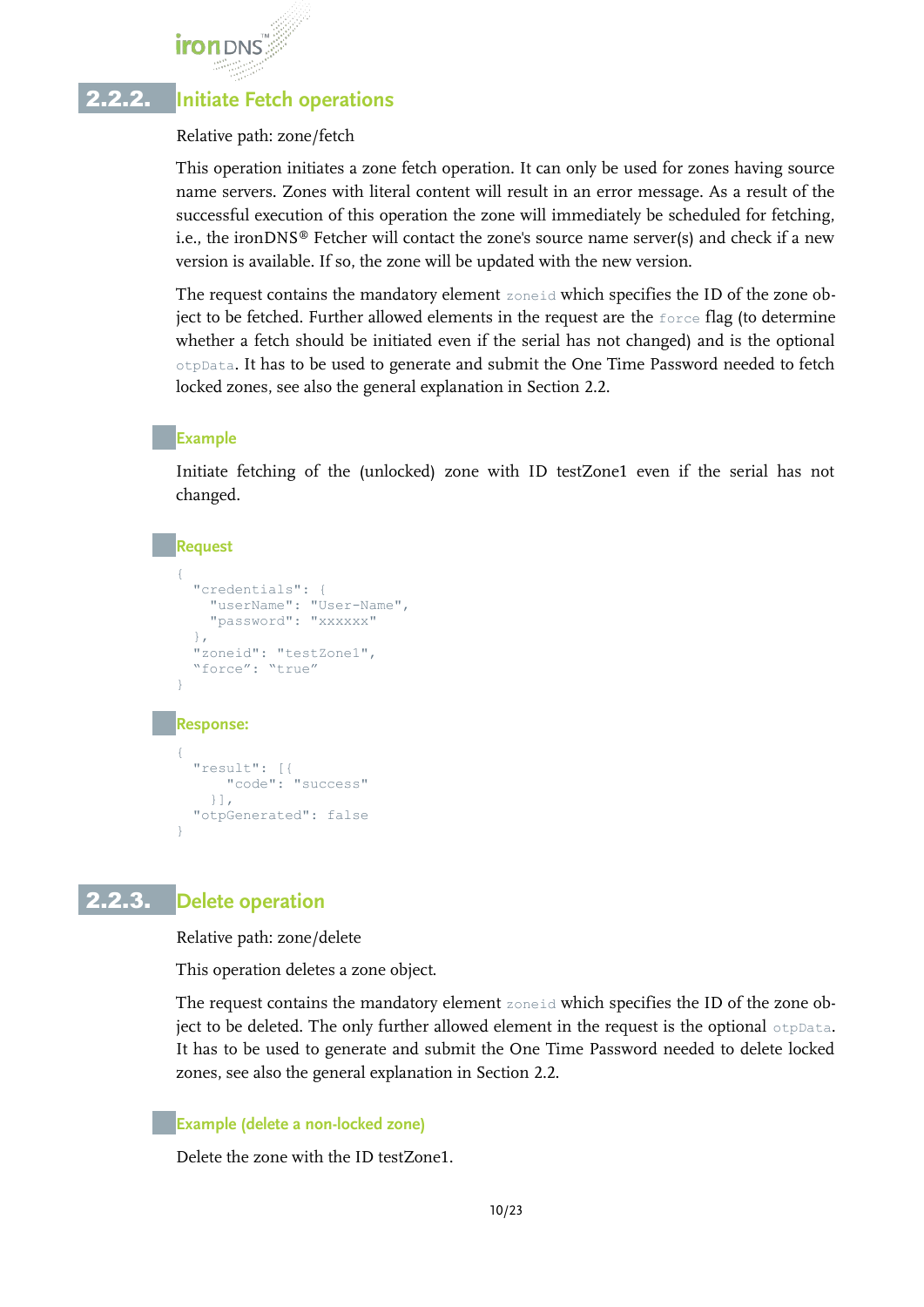```
iron DNS
Request:
{
   "credentials": {
     "userName": "User-Name",
     "password": "xxxxxx"
   },
    "zoneid": "testZone1"
}
Response:
{
   "result": [{
       "code": "success"
     }],
   "otpGenerated": false
}
```
#### **Example (delete a locked zone)**

Delete the locked zone with the ID testZone2. The example consists of two separate re quests. At first the necessary One Time Password (OTP) needs to be generated in Request 1. The OTP is then send in an encrypted e-mail and has to be submitted in a second request.

#### **Request 1 (generate OTP):**

```
{
   "credentials": {
    "userName": "User-Name",
     "password": "xxxxxx"
   },
   "zoneid": "testZone1",
   "otpData": {
    "generateOtp": true,
     "clientId": "deleteTestZone2"
\qquad \qquad \}}
```
#### **Response:**

```
{
 "result": [{
 "code": "success"
    }],
  "otpGenerated": true
}
```
#### **Request 2 (delete zone with OTP):**

```
{
   "credentials": {
     "userName": "User-Name",
     "password": "xxxxxx"
   },
  "zoneid": "testZone1",
   "otpData": {
    "otp": "123456"
   }
}
```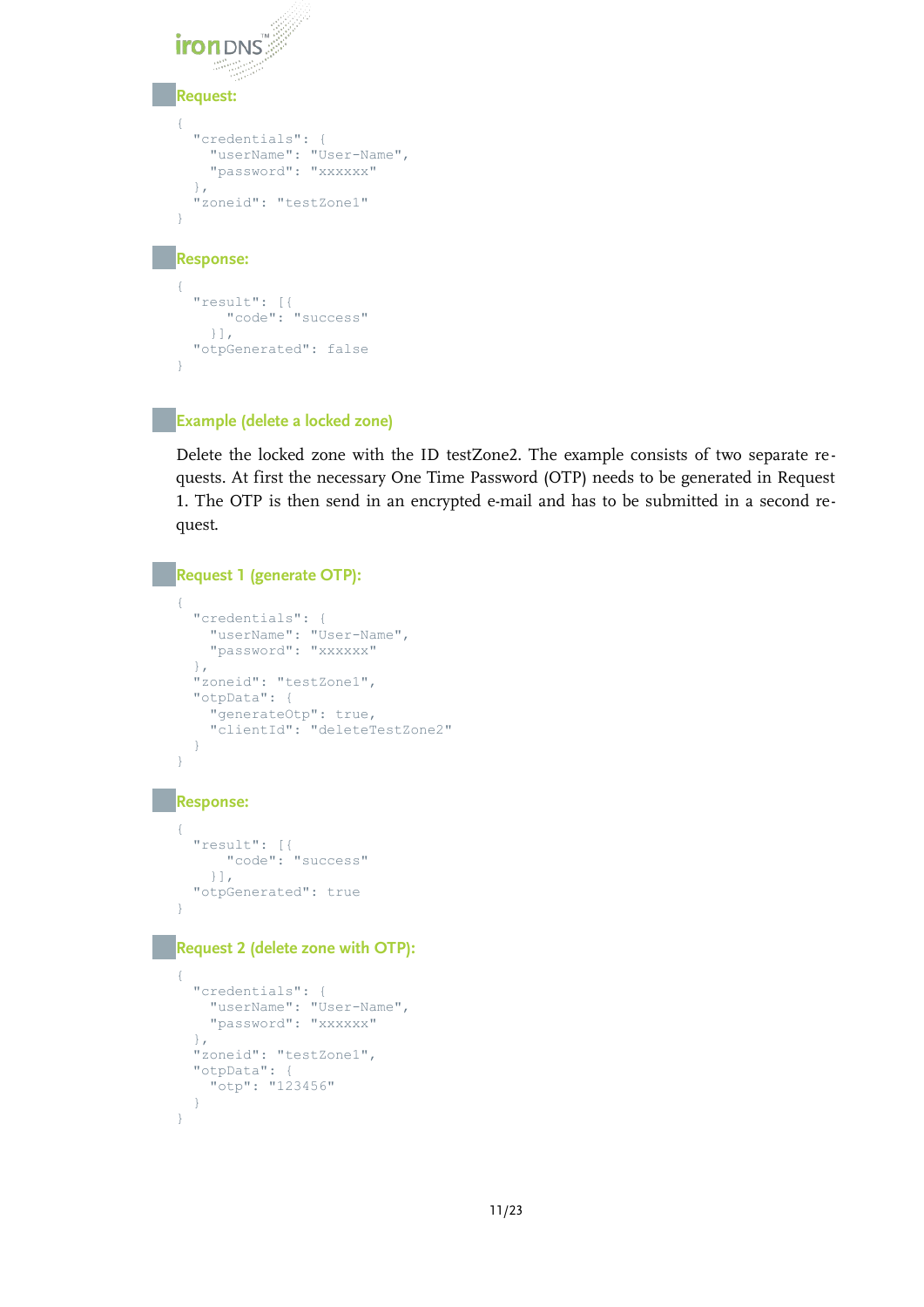```
iron DNS
Response:
{
   "result": [{
       "code": "success"
     }],
   "otpGenerated": false
}
```
# 2.2.4. **Info operation**

Relative path: zone/info

This operation retrieves the data associated with the zone.

The request contains the mandatory element zoneid specifying the ID of the zone object to retrieve. Optionally the element include may be used to selectively retrieve partly information about the zone (if omitted all information will be retrieved). Possible values (space separated) are:

- CONFIG retrieve the zone's configuration, i.e., the product name, domain name, comment, target and source name servers, secondary and hidden primary name servers, the validation mode, whether the zone is locked, and the used ACL template (if any)
- CONTENT\_RECEIVED retrieve the zone's content, as received from the user via literal data or from the master server
- CONTENT PUBLISHED retrieve the zone's content, as published on the name servers (includes auto-generated SOA and NS records, as well as DNSSEC enhancements if enabled)
- DEPLOYMENT retrieve deployment (version/serial number) information for the zone
- DNSSEC retrieve DNSSEC related information for the zone; in particular this includes the DNS key and respective DS records that need to be submitted to and deployed in the parent zone in order to establish a chain of trust

#### **Example**

Obtain configuration and deployment information for the zone with ID testZone3.

#### **Request:**

```
{
   "credentials": {
    "userName": "User-Name",
    "password": "xxxxxx"
 },
 "zoneid": "testZone3",
 "include": ["CONFIG", "DEPLOYMENT"]
}
```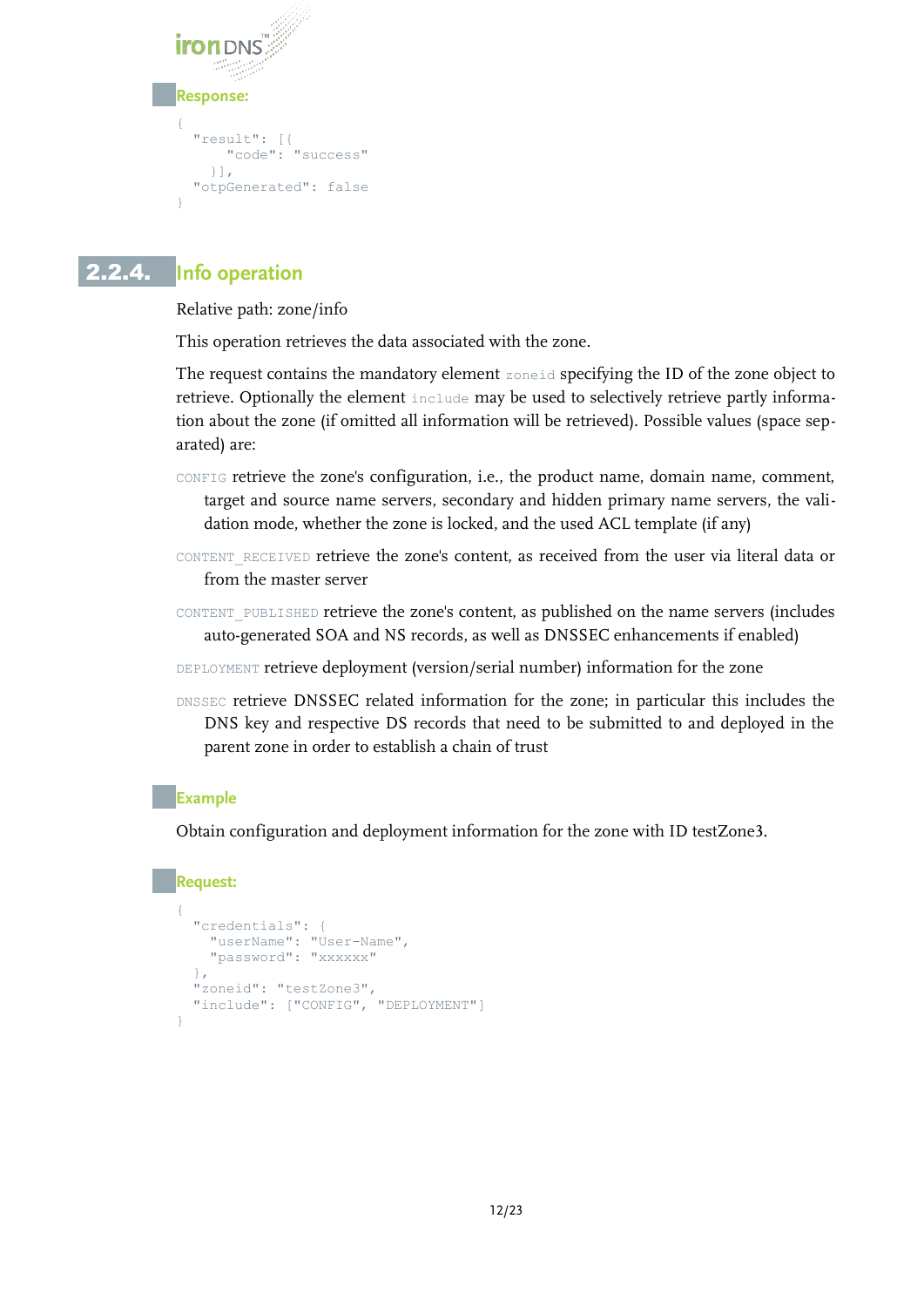#### **Response:**

```
{
  "result": [{
      "code": "success"
    }],
  "product": "Basic 1",
  "domainName": "example.com",
  "notifications": ["USER_DEPLOYMENT"],
 "nameServers": ["ns2.irondns.net", "ns1.irondns.net"],
"aclTemplate": "my test template",
  "deployment": {
    "oldestVersion": "myVersionID",
    "newestVersion": "myVersionID",
    "oldestSerial": "1",
    "newestSerial": "1"
  },
  "comment": "My example domain.",
  "validationMode": "STRONG",
  "secondaryServers": [{
 "ipAddresses": [{
 "ipAddress": "192.168.0.1"
        }],
      "notify": true
    }],
  "hiddenPrimaryServers": ["ns1.hidden.irondns.net", "ns2.hidden.irondns.net"]
}
```
# 2.2.5. **Update operation**

Relative path: zone/update

This operation updates the data for the given zone object. Similarly to the Create operation the zone's configuration and/or data can be changed. Apart from the zone's ID and domain name every data supplied in the create request can be updated. Additionally it is possible to update the literal content (if it exists) via the delta mechanism, i.e., provide resource records that should be removed from or resource records that should be added to the existing zone content.

The request contains the mandatory element zoneid. Allowed elements in the request are product, notifications, nameServers, aclTemplate, dnssec, lockMode, content, src (wherein content and src are mutually exclusive and exactly one of them has to be defined), comment, validationMode, the secondaryServers, and the otpData. Since all elements except content are the same as in the Create operation, we will only describe the content in more detail.

As in the create request, the content element takes the optional element version, which tags the zone content with a version token. Within the content element there is the choice between the two elements replace and delta. The former takes the new content in an rfc element as defined in the create request. The latter element has the optional element fromVersion, which can be used to ensure the current zone is the one expected. If the from version is submitted, it has to be the same as the zone's current version token, otherwise an error is reported. Furthermore, the delta element contains the two optional elements add and  $rem$ , which both take an  $rfc$  element as defined in the create request. Any records defined in the rem element will be removed from the zone (an error will be generated if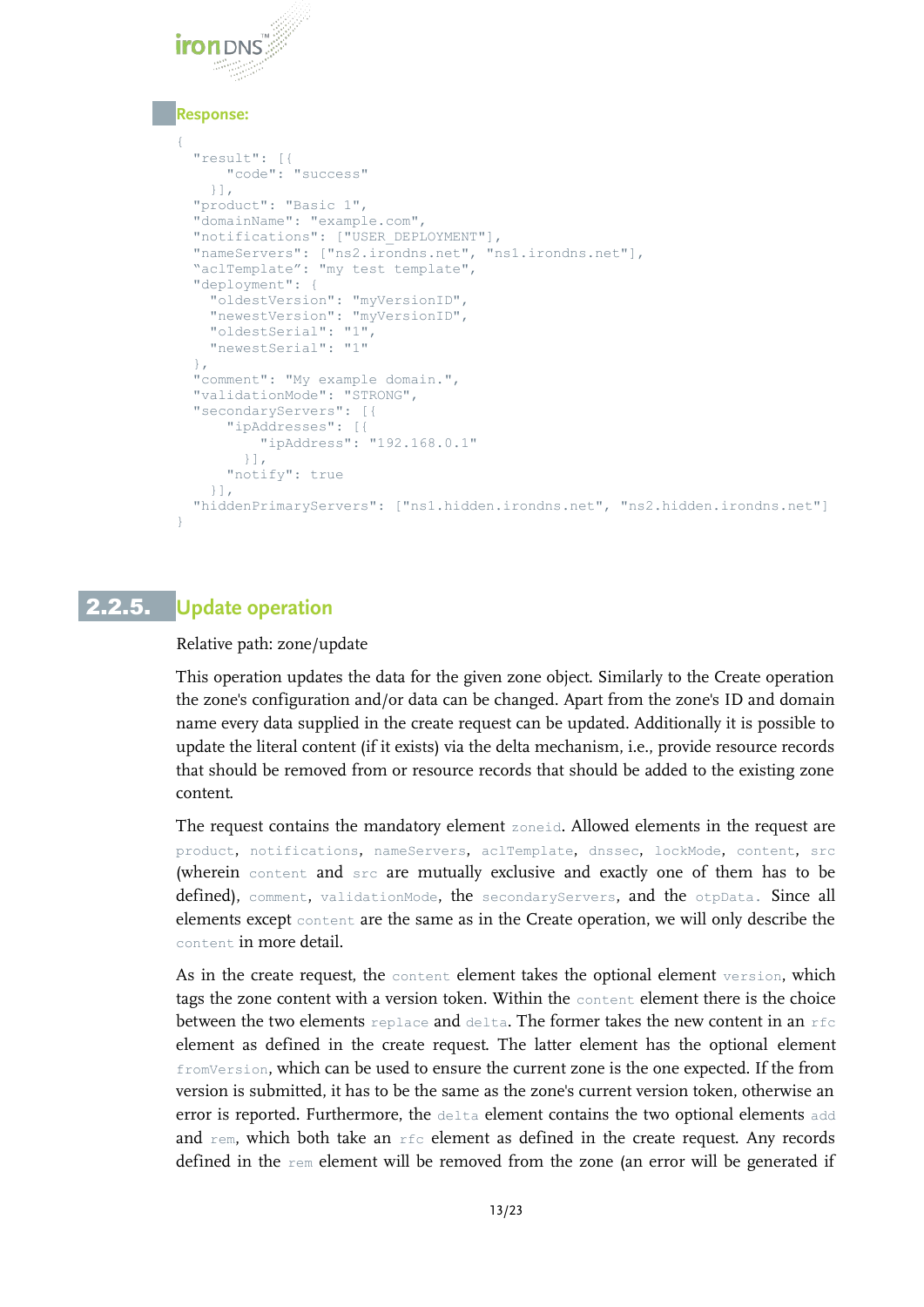such a record does not exist) and any record from the add element will be added to the existing records.

If the zone is setup with secondary name servers for the first time the response contains the hidden primary name servers to be used for the secondary name servers. In all other cases the response is empty. If a zone with secondary name servers has its secondary name servers updated the assigned hidden primary name servers will always stay the same.

#### **Example**

Update the zone with ID testZone1. Change the product to "Basic 2", leave notification settings, ACL template, destination name server settings, secondary name server settings, and the validation unchanged, but update the zone's content, by removing the record sub2 1800 IN A 127.0.0.124 and adding sub5 1800 IN A 127.0.0.125.

#### **Request:**

```
{
   "credentials": {
     "userName": "User-Name",
     "password": "xxxxxx"
   },
   "zoneid": "testZone1",
   "product": "Basic 1",
   "content": { 
     "version": "myVersionNewID",
     "delta": {
       "fromVersion": "myVersionID",
       "add": {
          "rfc": "sub5 1800 IN A 127.0.0.125"
        },
       "rem": {
          "rfc": "sub2 1800 IN A 127.0.0.124"
        }
     }
   }
}
Response:
{
   "result": [{
       "code": "success"
     }],
   "otpGenerated": false
```
# 2.2.6. **List operation**

}

Relative path: zone/list

This operation lists all zones (zone ID and domain name) associated with a user. There are no particular elements for this kind of request.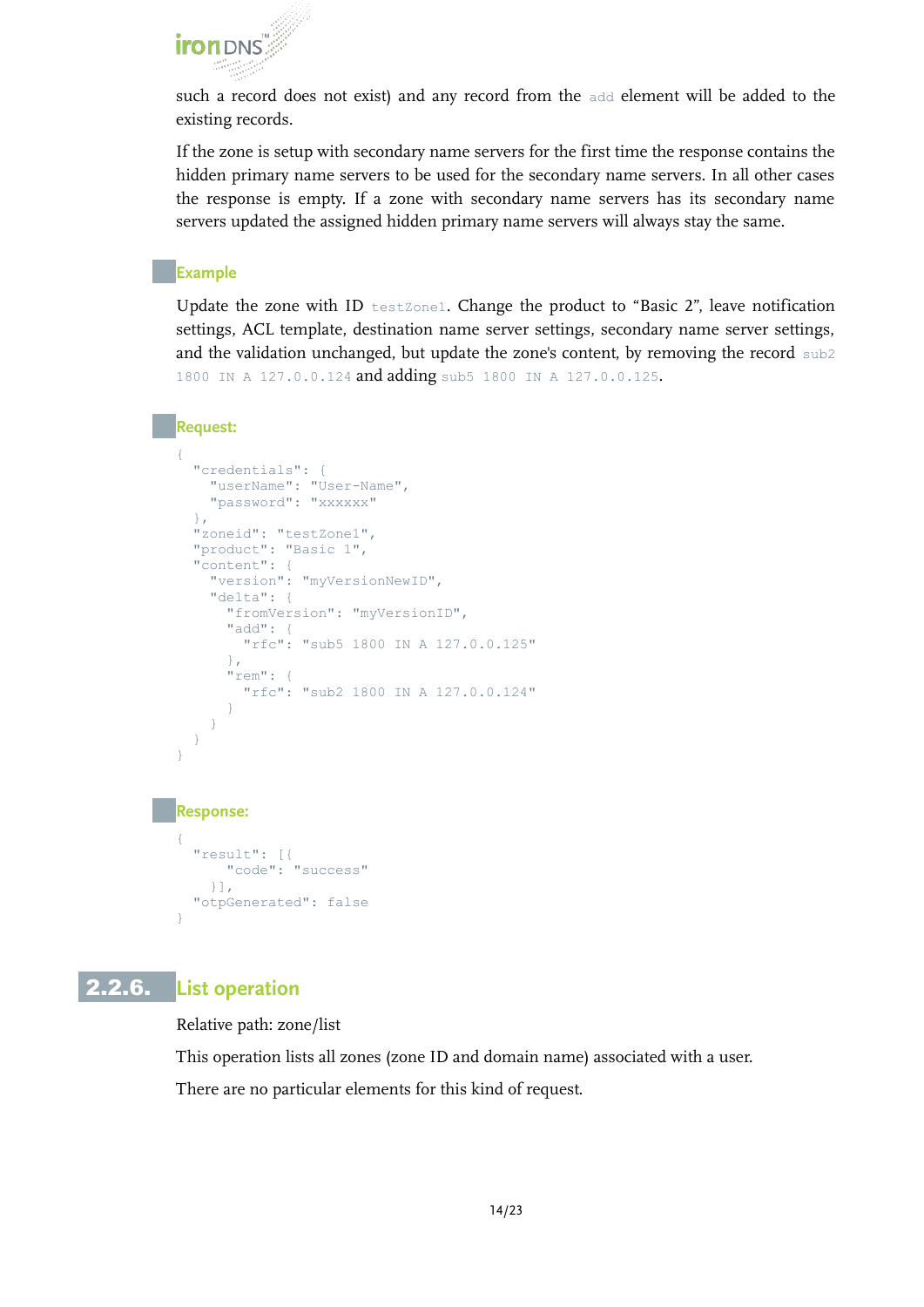

#### **Example**

List all zones associated with the current user.

```
Request:
{
 "credentials": {
 "userName": "User-Name",
     "password": "xxxxxx"
   }
}
Response:
{
   "result": [{
       "code": "success"
     }],
   "zones": [{
       "zoneid": "testZone1",
       "domainname": "example.com"
     },
\{ "zoneid": "testZone2",
       "domainname": "example2.com"
 }
   ]
}
```
# 2.2.7. **NotifyDSUpdate operation**

#### Relative path: zone/notifyDSUpdate

This operation tells ironDNS<sup>®</sup> that the DS record has been updated at the parent zone. When ironDNS<sup>®</sup> manages the signing of your zone it will generate a DNS key and its respective DS record. Whenever new DNSSEC data is generated you will receive a corresponding poll message and can obtain the data via the Info command. After you have transmitted this data to the zone's parent (and it has been propagated to all respective name servers) you will need to send this REST request to inform ironDNS® about the successful update.

The request contains the mandatory element zoneid which specifies the ID of the zone object whose DS record has been updated. The only further allowed element in the request is the optional otpData. It has to be used to generate and submit the One Time Password needed to update locked zones, see also the general explanation in Section [2.2.](#page-3-0)

#### **Example**

Inform the zone signing component of ironDNS® about the fact that the DS record for the zone with ID testZone2 has been updated at the parent zone.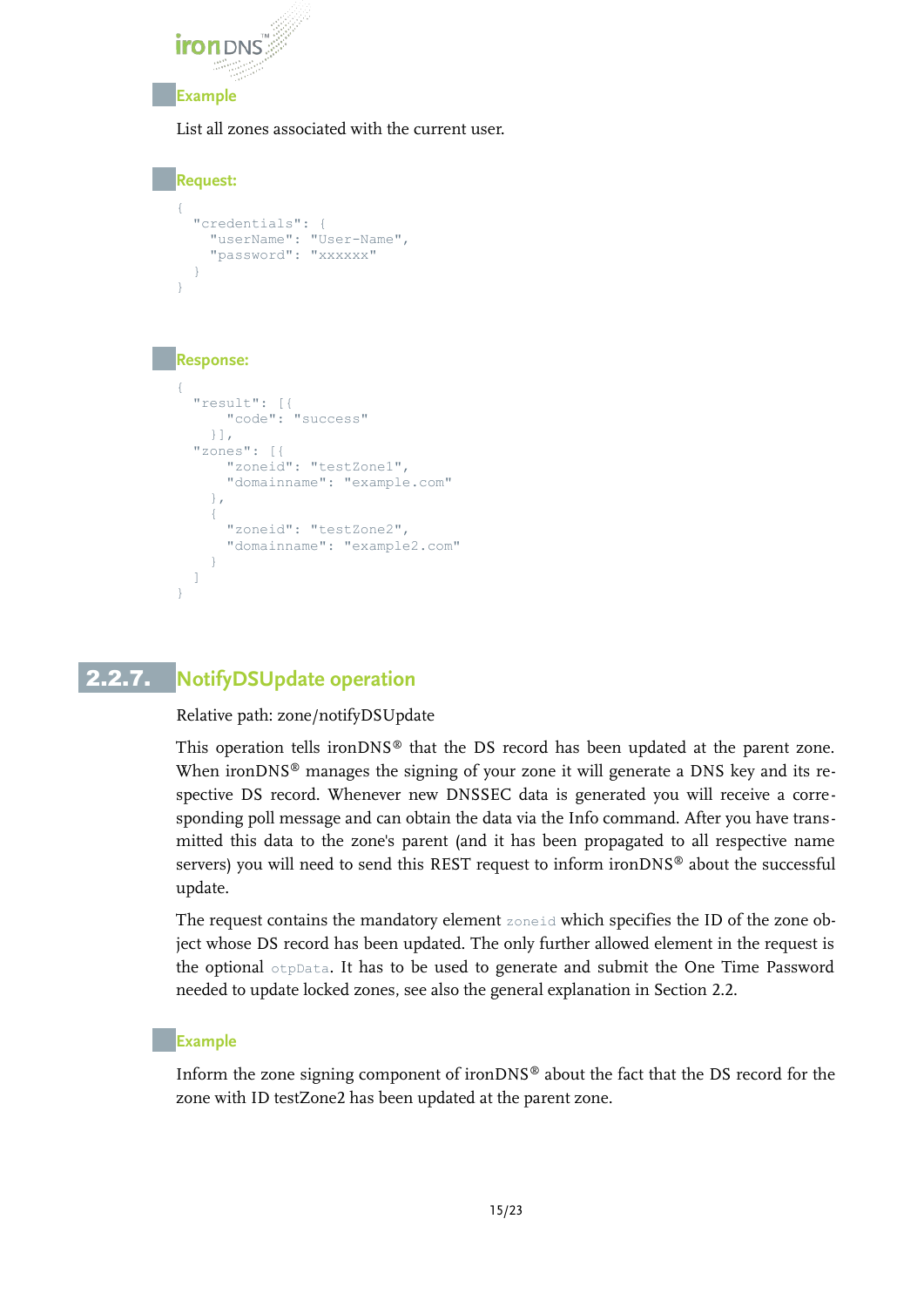| TМ<br><b>Iron</b> D<br>$\epsilon^{\mu}$<br>an <sup>an</sup>                                                               |
|---------------------------------------------------------------------------------------------------------------------------|
| <b>Request</b>                                                                                                            |
| €<br>"credentials": {<br>"userName": "User-Name",<br>"password": "xxxxxx"<br>$\}$ ,<br>"zoneid": "testZone2"<br>$\bigg\}$ |
| <b>Response</b>                                                                                                           |
| ſ<br>"result": [{<br>"code": "success"<br>$\vert \cdot \vert$ ,<br>"otpGenerated": false<br>ł                             |

2.3. **Messages**

# 2.3.1. **Poll operation**

Relative path: message/poll

This operation retrieves the user's oldest poll message. In order to retrieve the next poll message, the oldest one has to be acknowledged first. There are five different poll message types, which correspond to the five notification types defined in the Create operation in Section [2.2.1\)](#page-4-0).

There are no particular elements for this kind of request.

#### **Example**

Retrieve the oldest (not acknowledged) poll message.

# **Request:**

```
{
  "credentials": {
 "userName": "User-Name",
 "password": "xxxxxx"
  }
}
```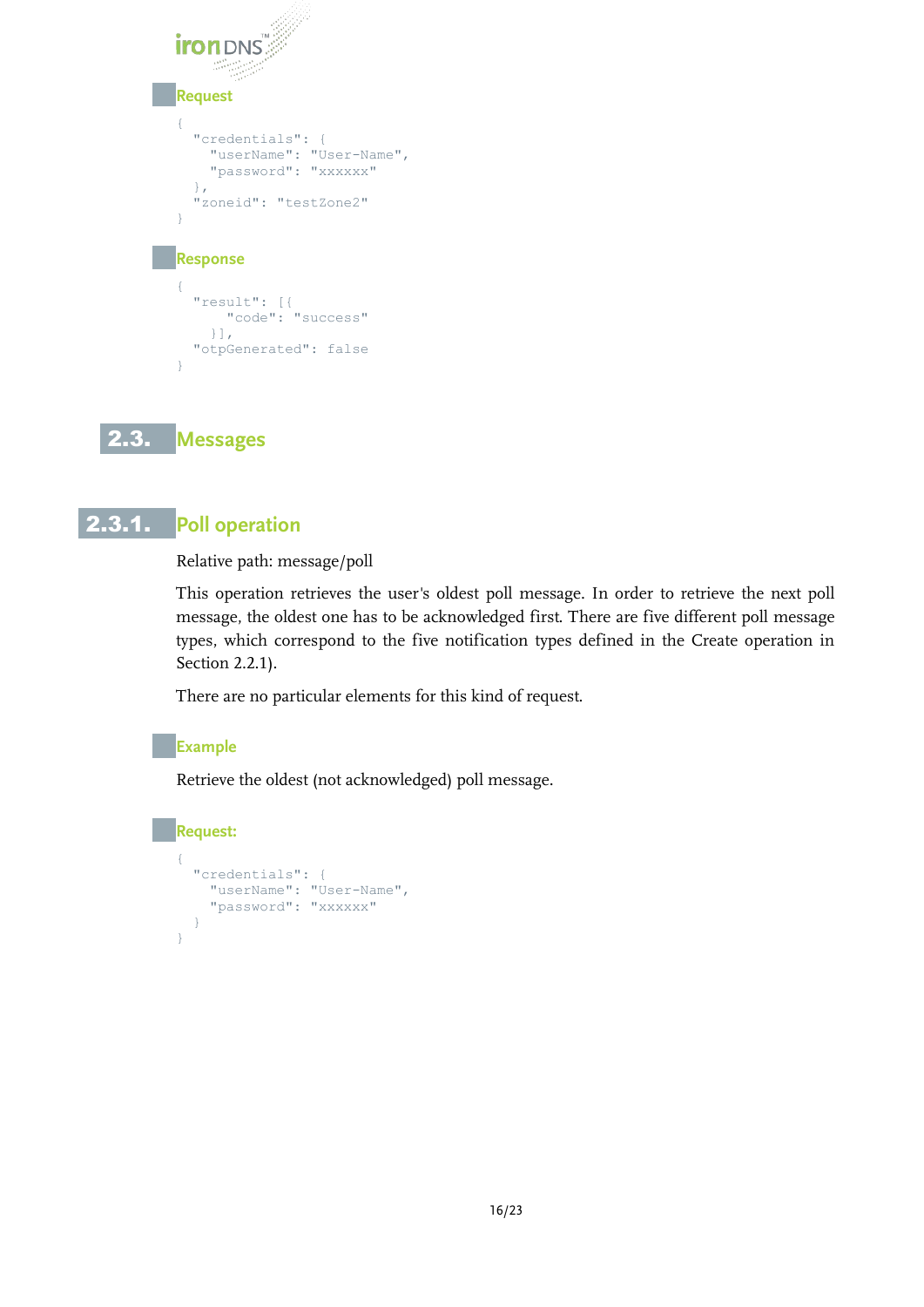#### **Response:**

```
{
   "result": [{
       "code": "success"
     }],
   "msg": {
     "systemDeployment": {
       "message": "A user-initiated deployment has been completed: the zone 
example.com with serial number 1 has been successfully deployed on all name 
servers.",
       "zoneid": "example.com"
     },
     "msgid": "1",
     "date": "2020-10-17T08:39:08.413+0000"
   }
}
```
# 2.3.2. **Poll-ack operation**

Relative path: message/pollAck

This operation acknowledges a certain poll message, i.e., deletes the poll message. This does not have to be the oldest poll message, but can be an arbitrary one. In order to read the second oldest poll message, the oldest has to be acknowledged first.

The request contains the mandatory element msgid to define, which poll message should be acknowledged.

#### **Example**

Acknowledge/delete the poll message with ID 1.

# **Request:**

```
{
   "credentials": {
     "userName": "User-Name",
     "password": "xxxxxx"
   },
   "msgid": "1"
}
Response:
{
```

```
 "result": [{
     "code": "success"
   }]
```
# 2.4. **Statistics**

}

The ironDNS® statistics component allows the user to define different ways how the DNS traffic should be gathered and aggregated. A combination of statistic aggregation parameters is called Collection. Using the REST operations createCollection and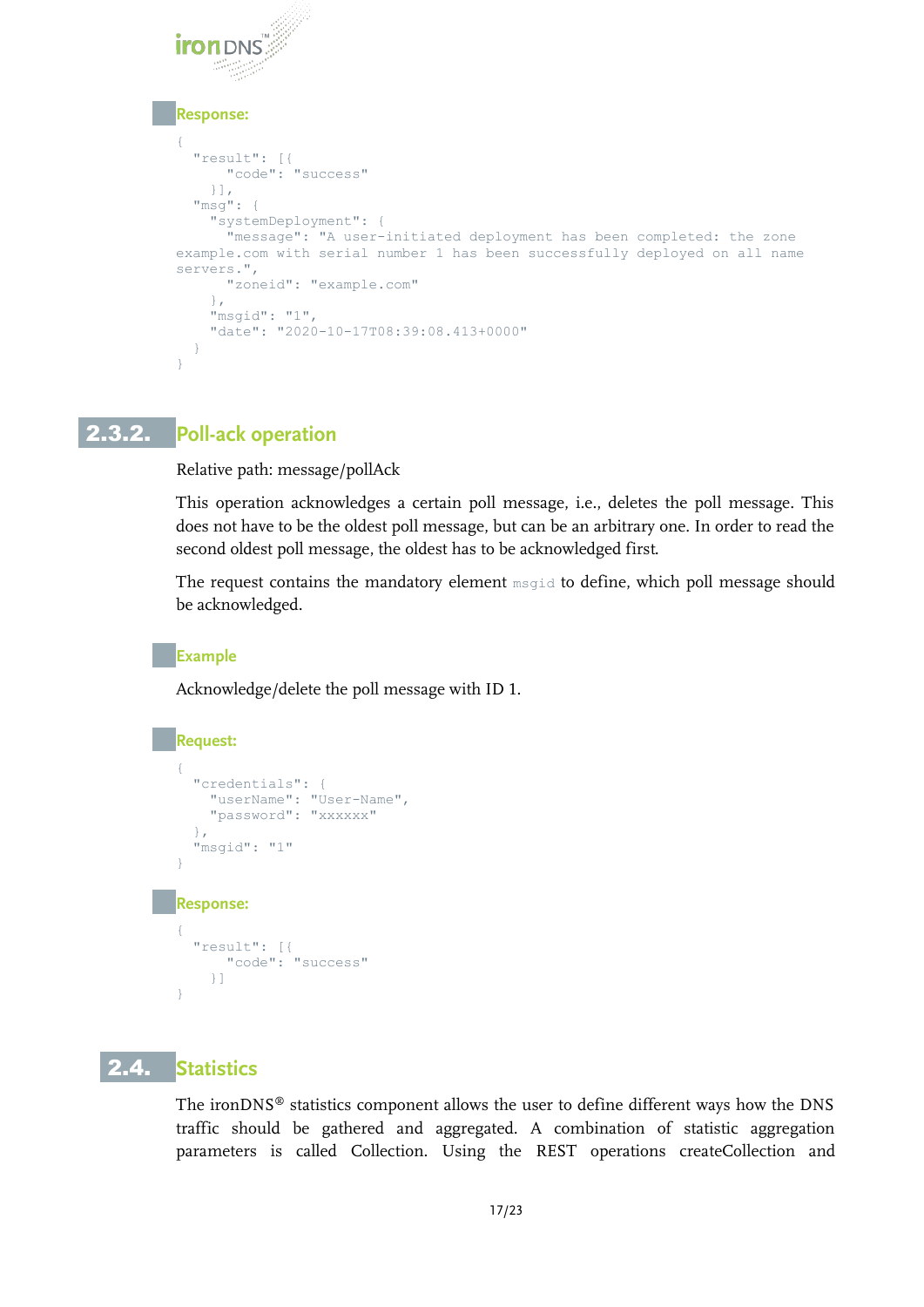updateCollection it is possible to define such Collections and start the statistic gathering process in the background. Reports will then be generated automatically and with the REST operation listAvailableStatistics a filter can be used to find the required statistic reports.

# 2.4.1. **CreateCollection operation**

Relative path: stats/create

This operation creates a new statistic Collection. The Collection has six parameters that define how and which data should be gathered. It is possible to either collect all data for certain (explicitly specified) zones only or to collect the data for all zones in the user's account. Furthermore, the query types and the report intervals can be set.

The request contains the mandatory element name. The name of the Collection must be unique and is used as an identifier for the following operations. It is also needed for retrieving the reports generated by the Collection. The allowed elements of the request are:

zoneids the list of zones (referenced by their ID) that should be included in the generated reports; if omitted the reports will contain the data for the DNS requests related to any of the user's active zones

intervals specifying the list of intervals that should be used for the report generation; at least one interval has to be given; if more than one interval is given, reports for each interval will be generated; possible values are ONE MINUTE (1 min), FIVE MINUTES (5 min), FIFTEEN MINUTES (15 min), ONE HOUR (1 h), SIX HOURS (6 h), ONE DAY (1 d), ONE WEEK (1 wk), and ONE\_MONTH (1 mo); each report will combine one or more files having the defined interval (e.g., specifying the one minute interval will generate a report every hour containing 60 files each having the data of one minute).

recordTypes specifying the DNS queries that should be counted; possible values are A (A records, IPv4 address), AAAA (AAAA records, IPv6 address), MX (MX records, e-mail), NS (NS records, name server), NAPTR (NAPTR records, name authority pointer), TXT (TXT records, text), DNSSEC (DNSSEC-related records, i.e., RRSIG, NSEC, NSEC3, NSEC3PARAM, DS, DNSKEY), and OTHER (all other queries); note that if OTHER is selected, all not selected record types will be counted as Other records (e.g., if you only select A and OTHER, a query for the AAAA record will be counted towards the Other records); at least one record type or OTHER needs to be specified.

reportType specifying the type of the report to be generated. Possible values are:

- GENERAL: this generates the usual report depending on all input parameters and grouping the data by source IP address, record type and domain name; for each record type / domain name combination only the top source IP addresses are listed individually, while the others are combined;
- $-$  NON EXISTING: this is a special report type for registries and can only be used with a single zone; the report will then contain the top queries to domain names which do not exist within the zone
- ICANN\_REPORT: this is a special report for registry zones for which an ICANN report according to the new gTLD policies has to be created; the report may only be used with an interval of one month and a single zone; it sums up all queries received and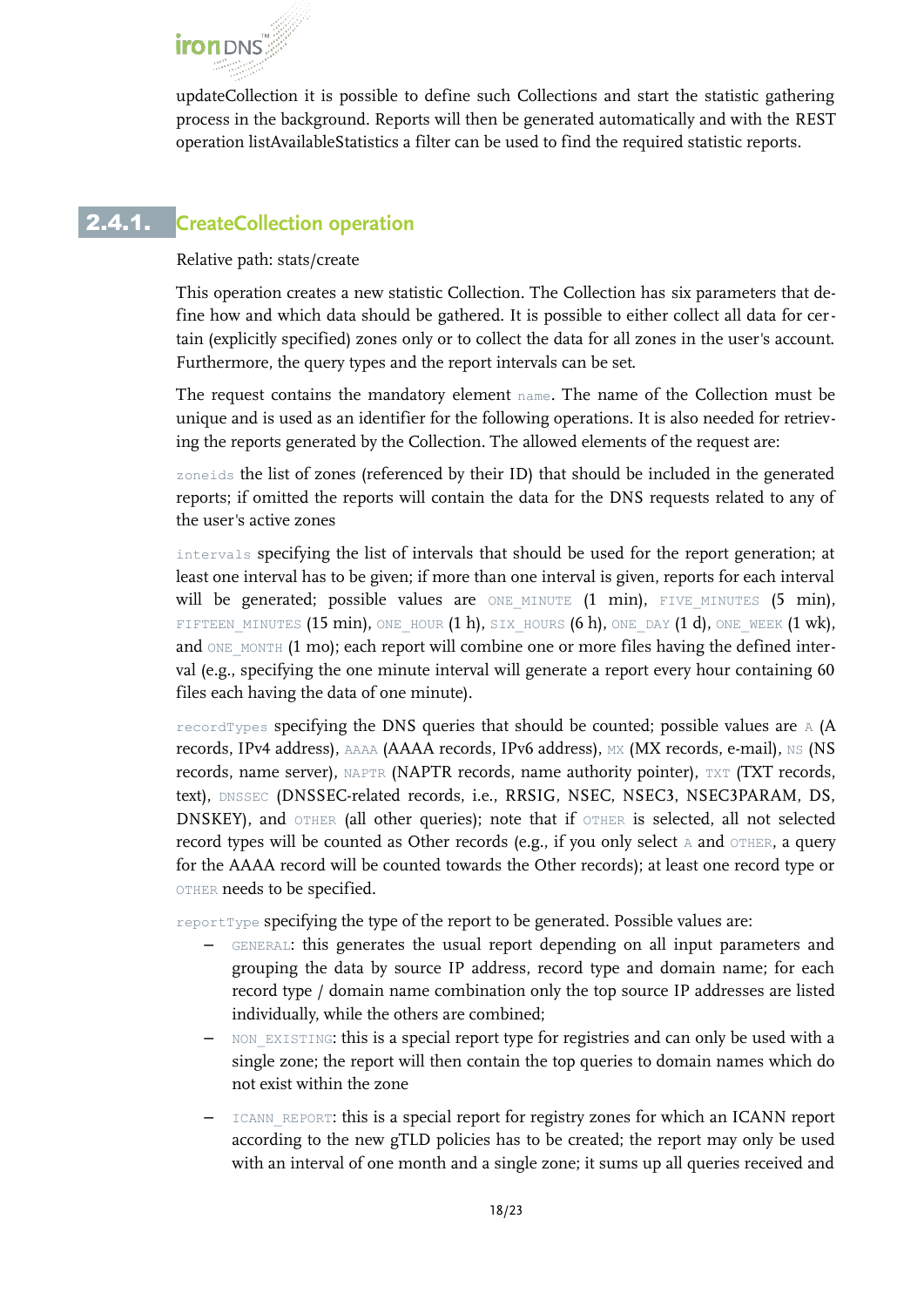

answered for that zone during that interval grouped by their protocol type (UDP vs. TCP)

reportCutOff optional value specifying maximum number of IP addresses (for the General report) or domain names (for the NON EXISTING report) after which all further lines are combined. If missing, a suitable default value is used.

ignoreSourceIPs specifying whether the source IP addresses are ignored and only the domain names and record types are considered. This value is optional, if missing it is set to false. It is only used for reports of type GENERAL.

#### **Example**

Start the DNS query statistic logging for the two zones having the ID myZone1 and myZone2, respectively. The aggregation interval should be one minute and one day and the DNS queries should be divided into queries for A records and all other queries. The reports can be accessed using the Collection name testCollection.

#### **Request:**

```
{
    "credentials": {
     "userName": "User-Name",
     "password": "xxxxxx"
  },
   "name": "testCollection", 
    "zoneids": ["myZone1", "myZone2"],
   "intervals": ["ONE MINUTE", "ONE DAY"],
   "recordTypes": ["A", "OTHER"],
   "reportType": "GENERAL",
   "reportCutOff": 50,
    "ignoreSourceIPs": false
 }
Response:
 {
   "result": [{
        "code": "success"
      }]
 }
```
# 2.4.2. **DeleteCollection operation**

Relative path: stats/delete

This operation deletes a Collection. The aggregation of DNS queries will be stopped immediately. All previously generated reports will also be deleted. Therefore it should be ensured that all still needed data is downloaded before the execution of this operation. The operation is irreversible. Note that the deletion may take a short while. During this time the data Collection cannot be accessed anymore, but neither can its name be used for a new Collection. After the deletion is completed, the Collection name is free again and can be used in the create request to create another Collection.

The request contains the mandatory element name specifying the name of the Collection to be deleted.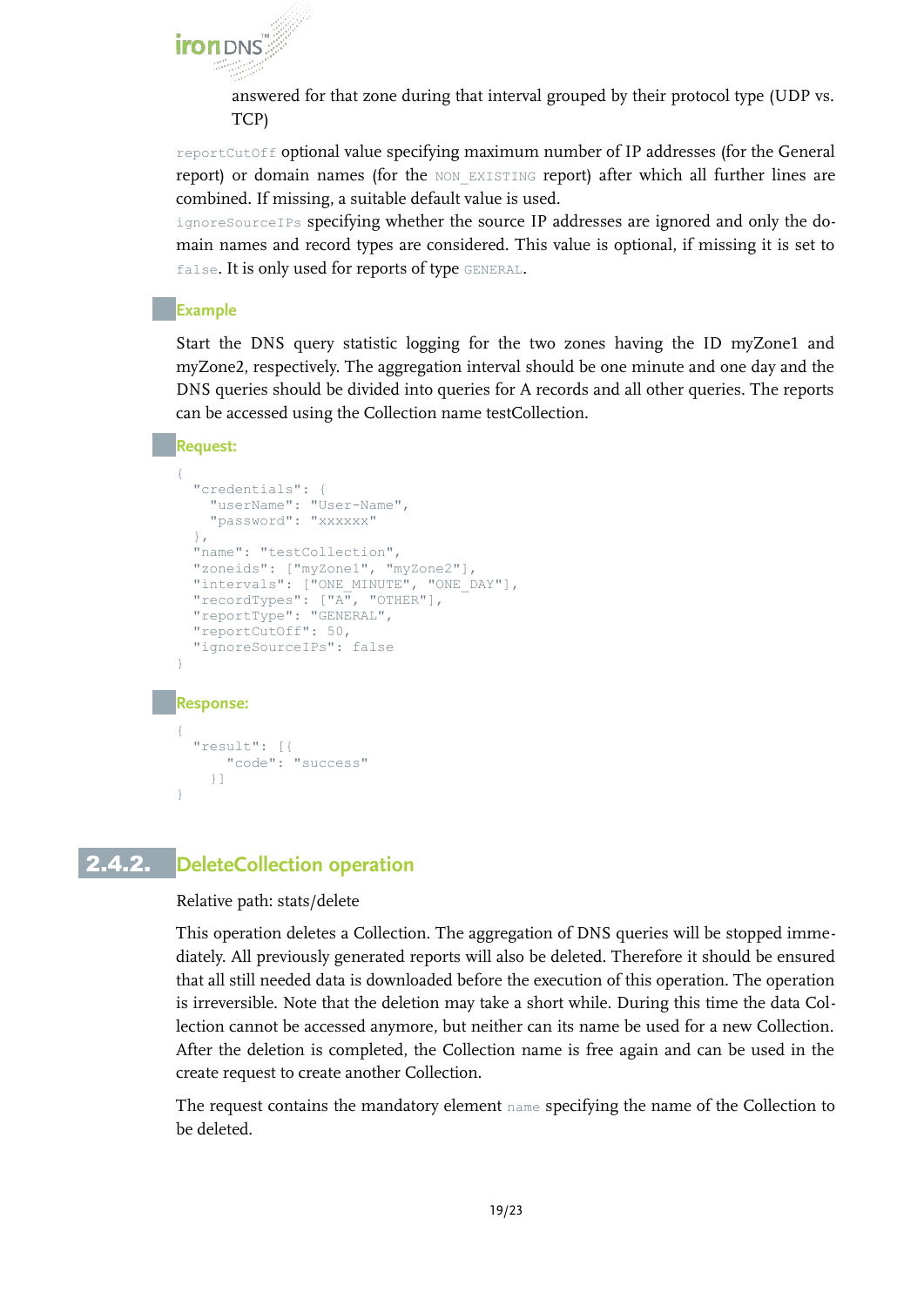

### **Example**

Delete the Collection with the name testCollection.

```
Request:
{
 "credentials": {
 "userName": "User-Name",
     "password": "xxxxxx"
 },
   "name": "testCollection"
}
Response:
{
   "result": [{
       "code": "success"
     }]
}
```
# 2.4.3. **GetCollection operation**

Relative path: stats/info

This operation retrieves the parameters associated with the Collection.

The request contains the mandatory element name specifying the name of the Collection to retrieve. The response then contains the same elements that can be specified in the create request.

#### **Example**

Obtain configuration parameters for the Collection with name testCollection.

#### **Request:**

```
{
    "credentials": {
      "userName": "User-Name",
      "password": "xxxxxx"
    },
    "name": "testCollection"
 }
Response:
 {
    "result": [{
        "code": "success"
      }],
   "name": "testCollection",
    "zoneids": ["myZone1", "myZone2"],
    "intervals": ["ONE_MINUTE", "ONE_DAY"],
  "recordTypes": ["A", "OTHER"],
  "reportType": "GENERAL",
    "reportCutOff": 50, 
    "ignoreSourceIPs": false
 }
```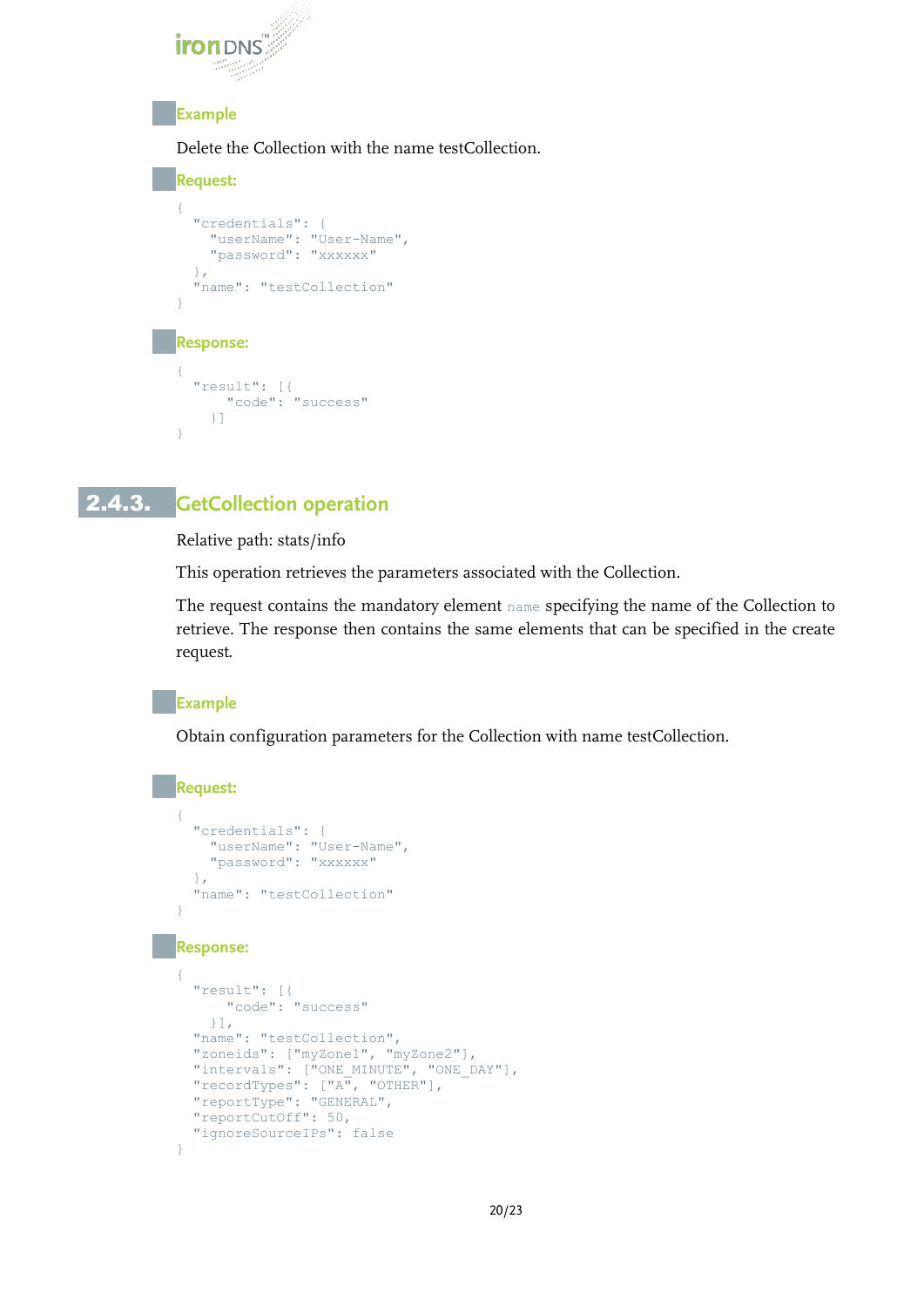# 2.4.4. **UpdateCollection operation**

Relative path: stats/update

This operation updates the parameters for the given Collection. Similarly to the create operation the Collection's configuration can be changed. Apart from the Collection's name and the report type, every data supplied in the create request can be updated. The name element will be used to identify the Collection to be updated. Note that in order to change the type of the report it is necessary to delete the old Collection and create a new one.

The request contains the mandatory element name. Allowed elements in the request are zones, intervals, recordTypes, and the reportCutOff. Since all these elements have the same meaning and possible values as in the create request, their description can be looked up at the create operation. Note, that the reportType and the ignoreSourceIPs values can not be changed for an existing collection.

#### **Example**

Update the DNS query statistic logging with the name testCollection. The statistics for all zones in the user's account should be gathered and summed up to daily reports. The reports should only contain A and NS records.

#### **Request:**

```
{
   "credentials": {
    "userName": "User-Name",
     "password": "xxxxxx"
   },
   "name": "testCollection", 
   "zoneids": ["myZone1", "myZone2"],
 "intervals": ["ONE_DAY"],
 "recordTypes": ["A", "NS"],
   "reportCutOff": 60
}
Response:
{
   "result": [{
       "code": "success"
     }]
```
# 2.4.5. **ListCollections operation**

}

Relative path: stats/list

This operation lists all active Collections associated with a user.

There are no particular elements or attributes for this kind of request. The response contains a list of names. The actual parameters of the Collections have to be obtained using the getCollection operation.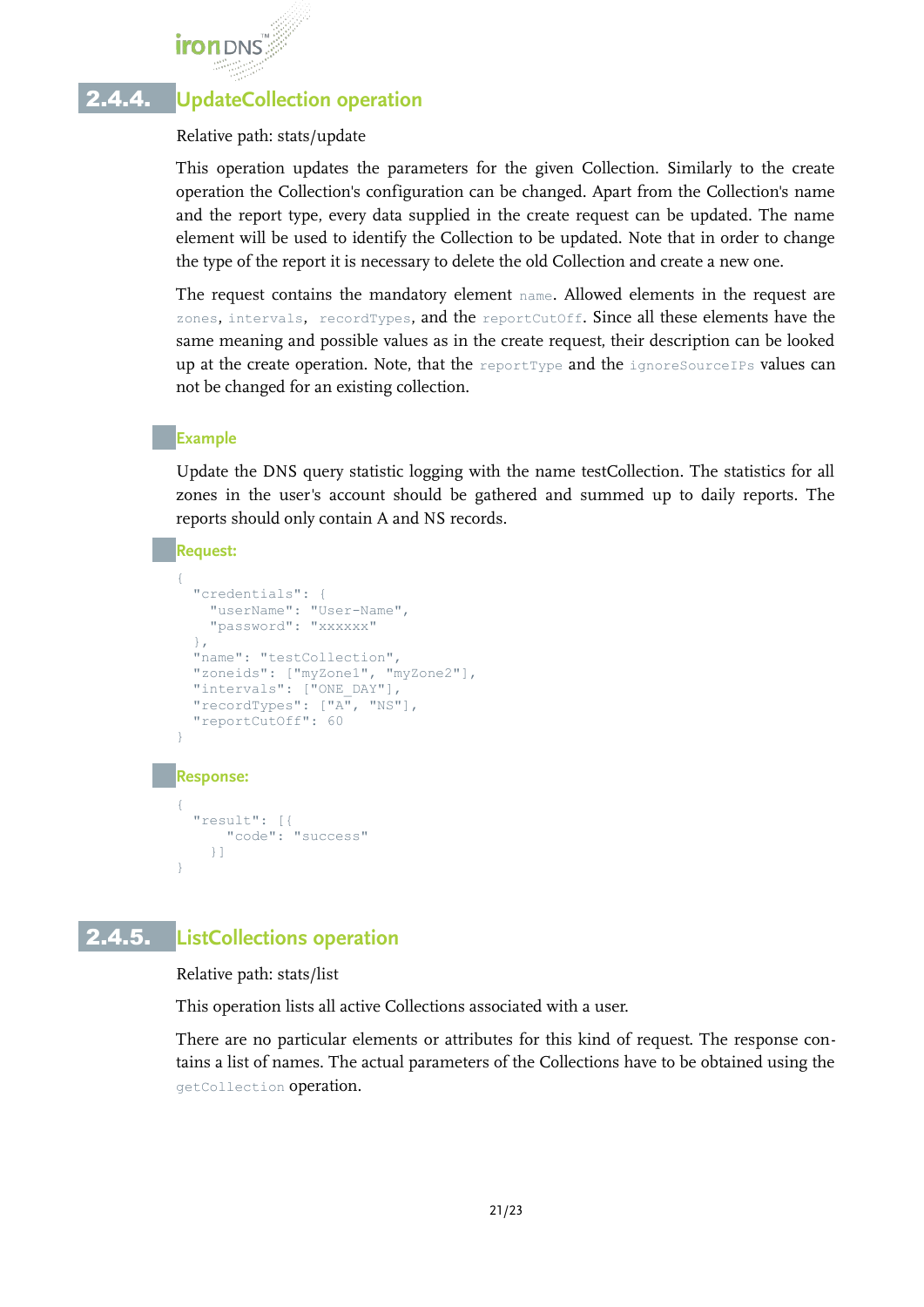

List all Collections associated with the current user.

```
Request:
 {
  "credentials": {
  "userName": "User-Name",
      "password": "xxxxxx"
 \qquad \qquad \}}
Response:
 {
    "result": [{
        "code": "success"
      }],
    "names": ["testCollection"]
 }
```
# 2.4.6. **ListAvailableStatistics operation**

Relative path: stats/listStatistics

This operation allows to get a list of all available statistic reports. The request has several filter parameters to narrow down the result list of reports. The response contains a list of links which can be used to download the report files. In order to access the link, the user needs to be logged in to the ironDNS® Control Panel. The credentials are the same as the ones for this SOAP interface.

The allowed elements of the request are:

name the name of the Collection that generated the reports; if omitted all available reports within the specified parameter range are returned

fileFormat the format of the report data files; currently only TSVZIP is a supported file format; this format describes a ZIP file that contains a content.xml file containing the metadata for the downloaded file (i.e., it lists the data files and their parameters including the header description of the TSV files) and the data files; each data file is in TSV (tab separated values) format containing the aggregated statistic samples

from only reports containing data after the given date will be listed; if omitted there is no restriction

 $\pm$ o only reports containing data before the given date will be listed; if omitted there is no restriction

minAggrInterval this duration value defines the minimum aggregation interval for the returned reports; if omitted there is no restriction

maxAggrInterva this duration value defines the maximum aggregation interval for the returned reports; if omitted there is no restriction